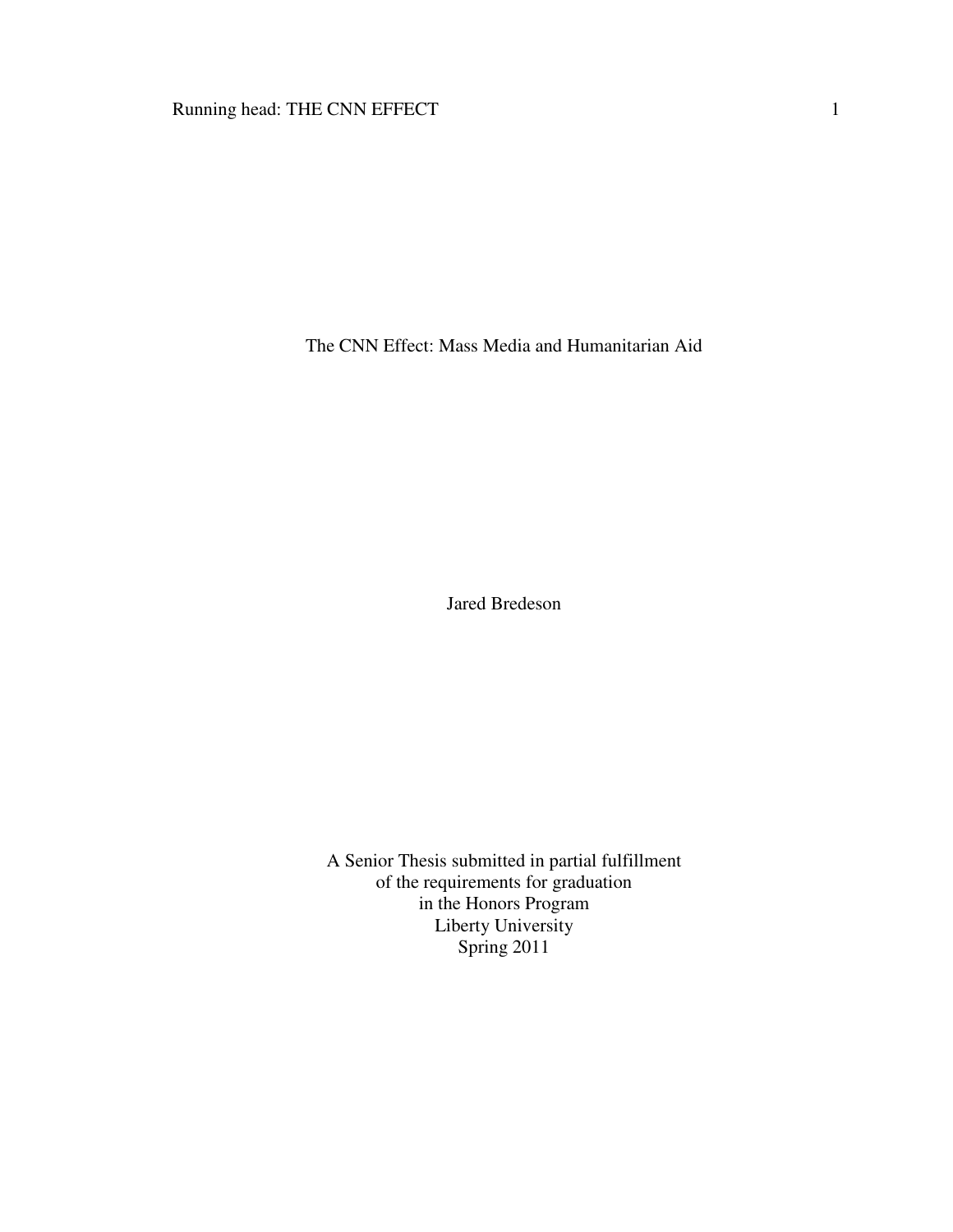Acceptance of Senior Honors Thesis

This Senior Honors Thesis is accepted in partial fulfillment of the requirements for graduation from the Honors Program of Liberty University.

> Clifford W. Kelly, Ph.D. Thesis Chair

\_\_\_\_\_\_\_\_\_\_\_\_\_\_\_\_\_\_\_\_\_\_\_\_\_\_\_\_\_\_

Douglas Mann, Ph.D. Committee Member

\_\_\_\_\_\_\_\_\_\_\_\_\_\_\_\_\_\_\_\_\_\_\_\_\_\_\_\_\_\_

Amy Bonebright, M.A. Committee Member

\_\_\_\_\_\_\_\_\_\_\_\_\_\_\_\_\_\_\_\_\_\_\_\_\_\_\_\_\_\_

James H. Nutter, D.A. Honors Director

\_\_\_\_\_\_\_\_\_\_\_\_\_\_\_\_\_\_\_\_\_\_\_\_\_\_\_\_\_\_

\_\_\_\_\_\_\_\_\_\_\_\_\_\_\_\_\_\_\_\_\_\_\_\_\_\_\_\_\_\_ Date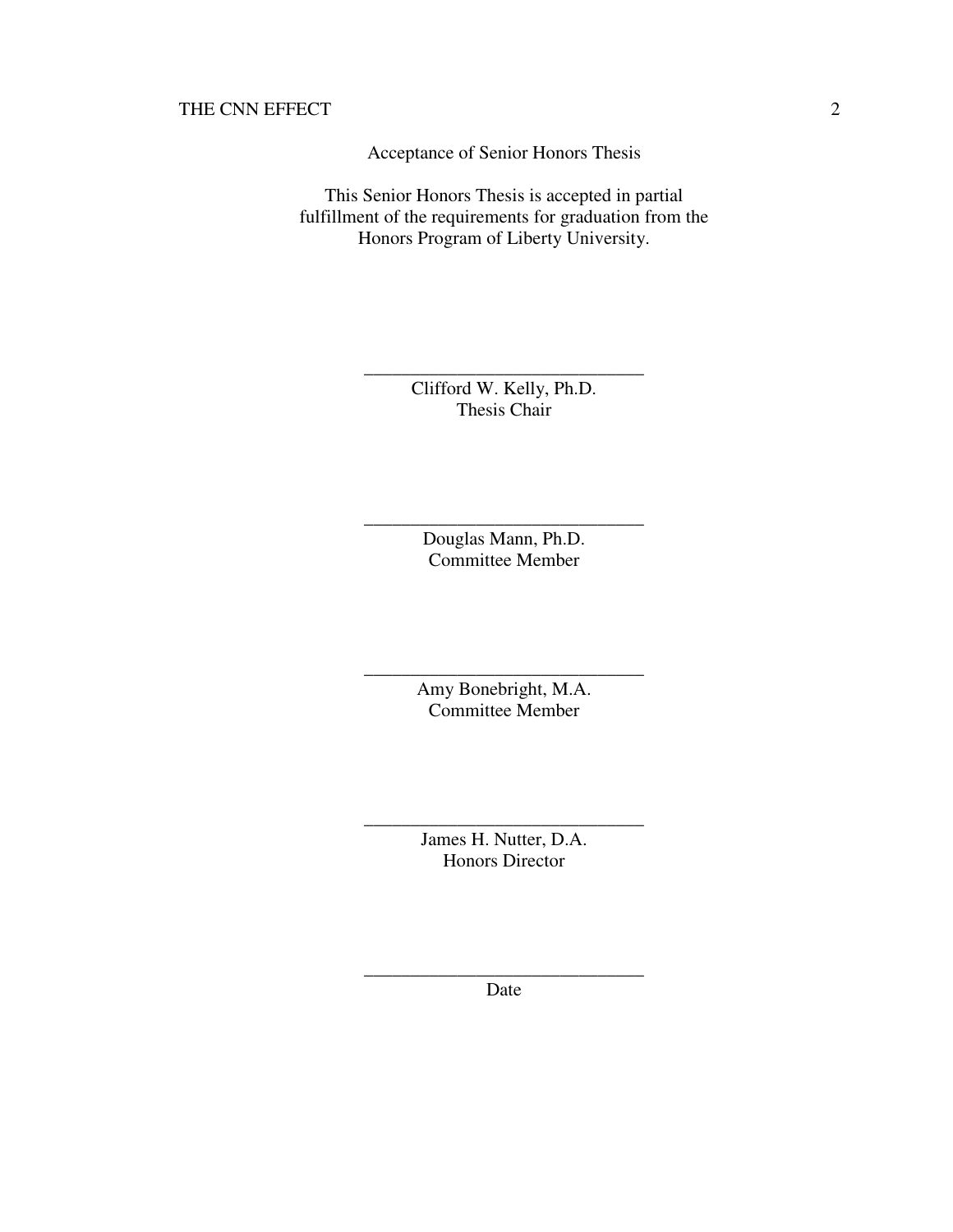### Abstract

Mass media have great power and great responsibility. The CNN Effect states that when news media broadcast emotionally driven stories of human crisis, this provokes a major response by domestic audiences and political elites. This power to influence public policy can help save people from danger and even death. Acts of massive genocide were committed in Rwanda and Darfur. Because the media failed to act quickly and report accurately on these situations, many people lost their lives due to slow international reaction. News media need to learn from these tragic mistakes and never let genocide go on unnoticed by those who have the power to stop it.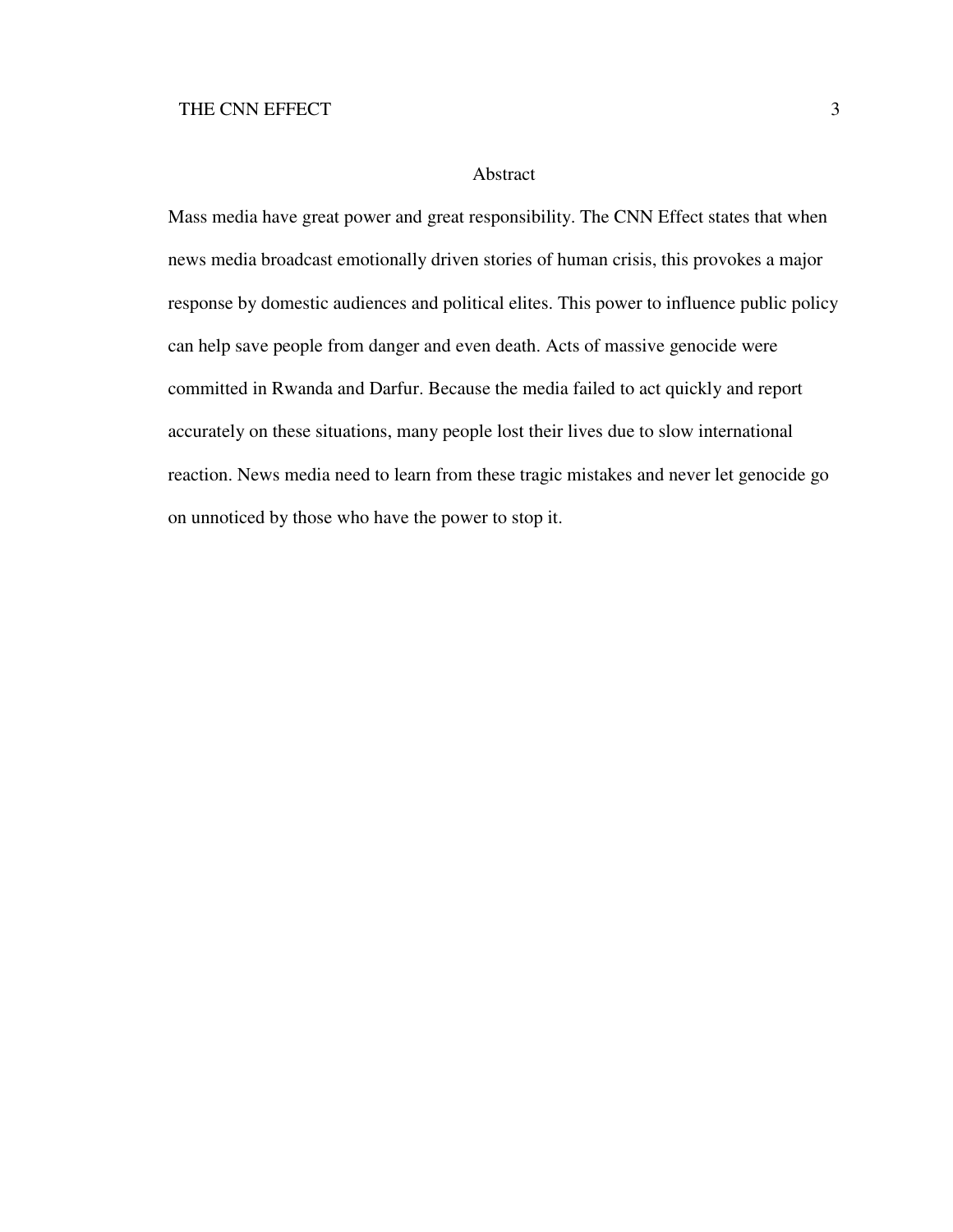The CNN Effect: Mass Media and Humanitarian Aid

Mass media have an enormous influence over the public. From advertising to news broadcasts to nightly sitcoms, people are continuously bombarded with opinions and information (Cohen, Gunther, Talor & Tsfati, 2010). Many do not realize the impact media have on their lives. Ask any teenager how much they are influenced by mass media and more often than not they will claim that media have no effect over them. Working in mass media gives a person a very strong, yet often times unnoticed, power over the public. If abused, communicating false or inaccurate information can harm or literally kill thousands of people. Such may well have been the case in Rwanda and Darfur.

This thesis will examine the power of media in directing humanitarian aid when genocide in Rwanda and Darfur was largely ignored by the international news media. This mistake quite possibly cost many innocent people their lives. Mass media providers have a responsibility to accurately report important information rather than ignore or disregard it. Mass media have a significant ability to affect humanitarian aid provided to countries in need; yet in instances of genocide in Africa, the media have shied away from reporting the situation, negatively affecting national awareness. This mistake should not be repeated again.

## **CNN Effect Introduction**

The main theory discussed in this thesis will be the "CNN Effect." This theory, proposed by Piers Robinson, the Senior Lecturer in International Politics at the University of Manchester and author of *The CNN Effect: the Myth of News, Foreign Policy and Intervention* (2002), states that compelling television images, especially those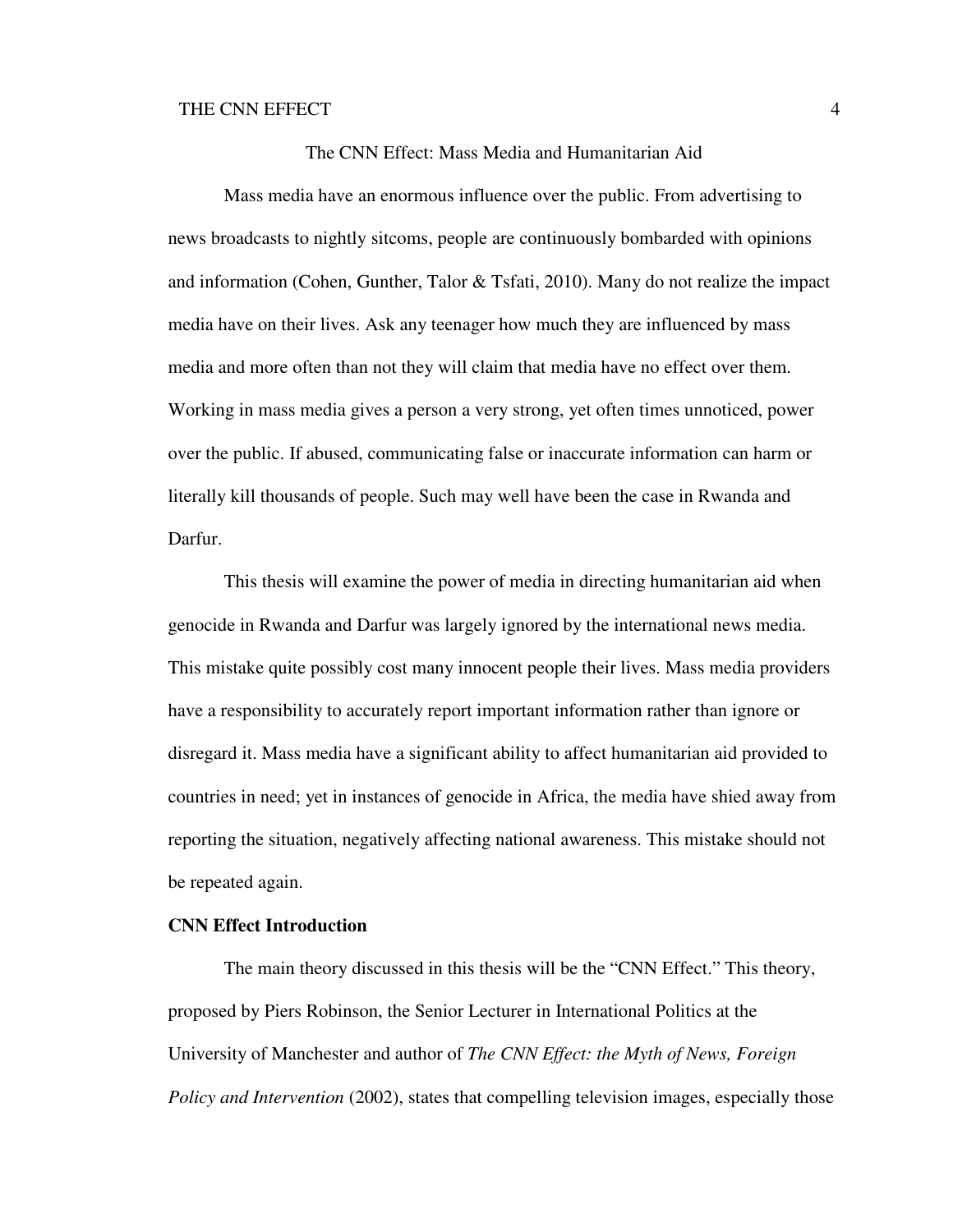in humanitarian crisis, cause U.S. policymakers to intervene in a situation when that situation would normally not be in the interest of the U.S. It displays the important power of the mass media.

In WWII, mass media became an important part of the war efforts. The war could be easily broadcast throughout the world and major television broadcast companies quickly became forefront runners of broadcasting. Throughout subsequent wars, the Cold War, Vietnam, Gulf War, and other conflicts, broadcast companies NBC, BBC, and CNN became some of the most influential broadcasters of the war activities (Gilboa, 2005). Senior political officials began to recognize how their policies were affected by the mass media. Former Secretary of State James Barker III wrote, "In Iraq, Bosnia, Somalia, Rwanda, and Chechnya, among others, the real-time coverage of conflict by the electronic media have served to create a powerful new imperative for prompt action that was not present in less frenetic [times]" (cited in Gilboa, 2005, p. 103).

The theory states that television coverage can have three different effects on humanitarian military interventions. The first effect is self-titled the "CNN Effect," where images of suffering push governments into intervention; the second is the "body bags effect," where images of casualties pull governments away; the final effect is the "bullying effect," where the use of excessive force risks draining away public support for intervention (Gilboa, 2005, pp. 29-30). As will be shown, despite the great ability the media have to affect political power, it failed in its duty in the genocide of Rwanda and Darfur.

Although there are many other ways in which policy makers are affected, this thesis takes a more limited view of the CNN Effect theory and only includes news media.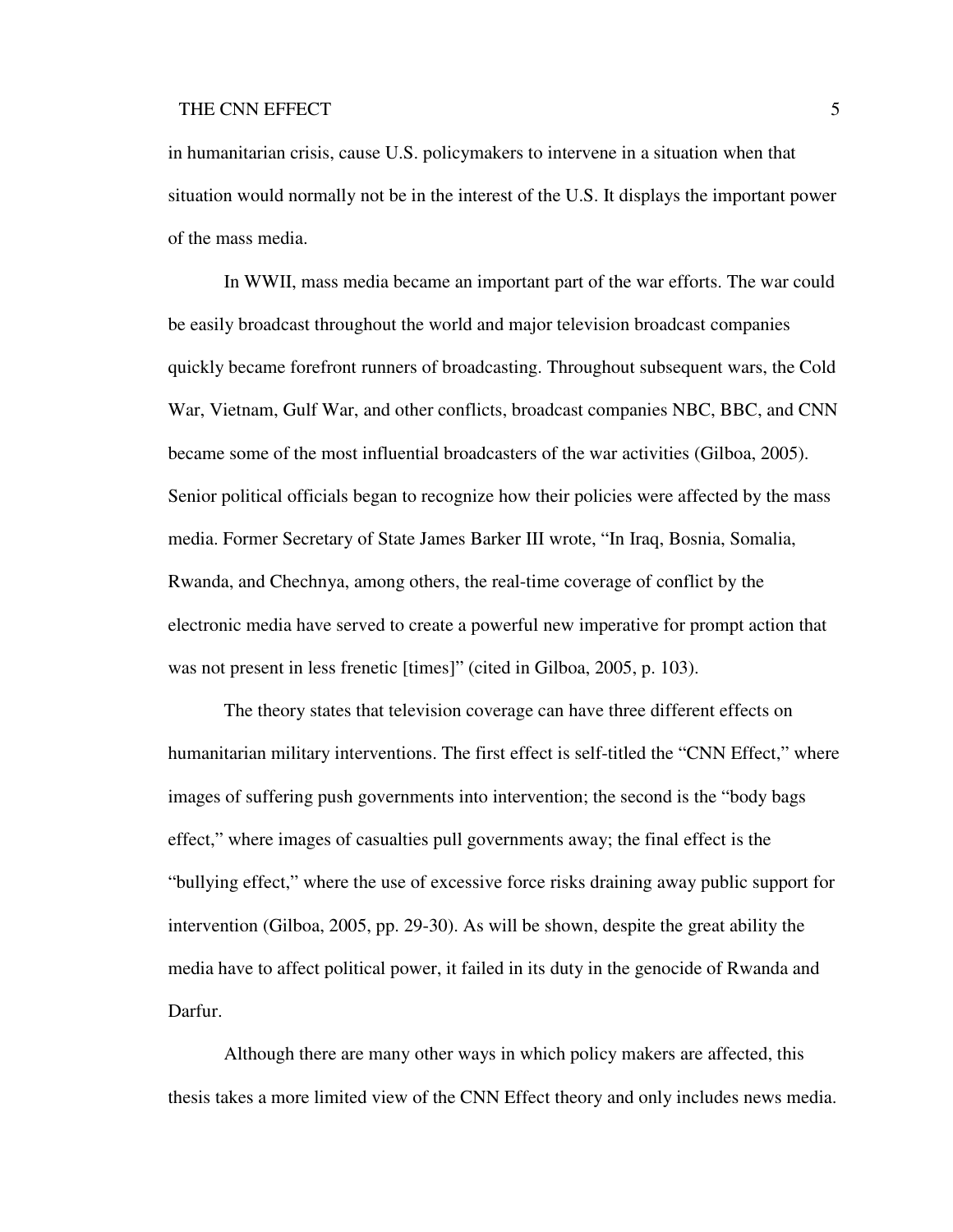It is still recognized that advertisements, entertainment, and other areas of interest can change a person's beliefs. This thesis follows the same line of reasoning as Robinson in his book *The CNN Effect: The Myth of News , Foreign Policy and Intervention*: "The focus is on one variable, the media, which are widely understood to play an important role in influencing US-led intervention. Understanding what motivates the US to act is central to understanding the CNN Effect because the majority of forcible interventions have occurred under the command and leadership of the US" (2002, p. 1).

## **Rwanda Introduction**

The conflict in Rwanda had been slowly building since the mid-1900s between two people groups, the Hutu and Tutsis. Genocide began in 1959 when the Hutu government militia killed 20,000 Tutsis (Destexhe, Keane, & Fergal, 2011). Intermittent fighting and killing continued until April of 1994 when the president of the Hutu militia was shot down in a jet. Massacre started the next day with 8,000 to 10,000 Rwandans being killed each day (Dallaire, & Bearsly 2003). The international media failed here in informing the world of the massive genocide. Reporter Tom Giles (2007) described the slow response:

For nearly three weeks in April, after its first days had passed, the story of one of the twentieth century's worst crimes had failed – in an age of global satellite broadcasting – to make the top of the TV news bulletins. (p. 236)

It took the news media several weeks to begin circulating the story of the genocide in Rwanda. Even then the stories were scarce and often times overshadowed by stories of happenings in Bosnia (Chaon, 2007). News sources also had a hard time getting reporters into Rwanda due to the highly dangerous atmosphere. For most of April, there were only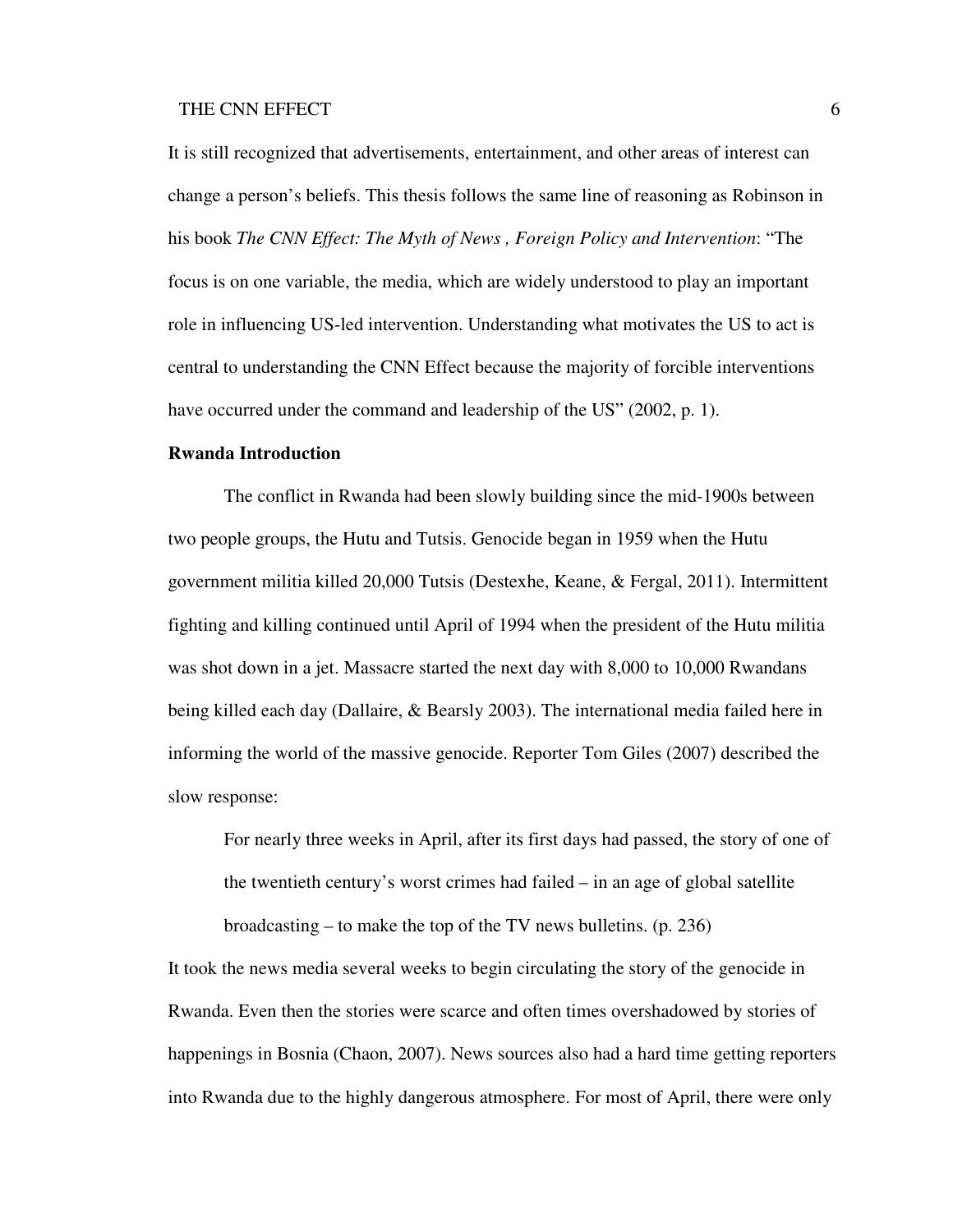10-15 reporters in the whole country (Kawczynska, 2009). The world was generally kept in darkness about the massacre in Rwanda as producers decided the happenings were not important enough to show audiences. Richard Dowden (2007), director of the Royal African Society said:

Rwanda simply wasn't important enough. To British editors, it was a small country far away in a continent that rarely hit the headlines. The words Hutu and Tutsi sounded funny, hardly names that ambitious news editor or desk officer would want to draw to the attention of a busy boss and claim that they were of immediate and vital importance. On top of this, many reporters had trouble fully understanding the situation and accurately getting the story out of the country due to poor technology. (p. 251)

 Many lives could have been saved if the mass media would have done more during the situation. Lieutenant-General Romeo Dallaire said during the crisis that "I felt that one good journalist on the ground was worth a battalion of troops because I realized they could bring pressure to bear" (Dallaire, 2007, p. 16). The CNN Effect states that political members would have taken a larger step to prevent the crisis if the media would have more greatly emphasized the genocide. When the situation began settling down in the late 1990s, over one million people were victims of the situation (Des Forges, 1999). National political figures claimed that they would never let something like this happen again. In a speech given by Rwanda President Paul Kagame at the general assembly of the United Nations (2005), the president said:

Never again should the international community's response to these crimes be found wanting. Let us resolve to take collective action in a timely and decisive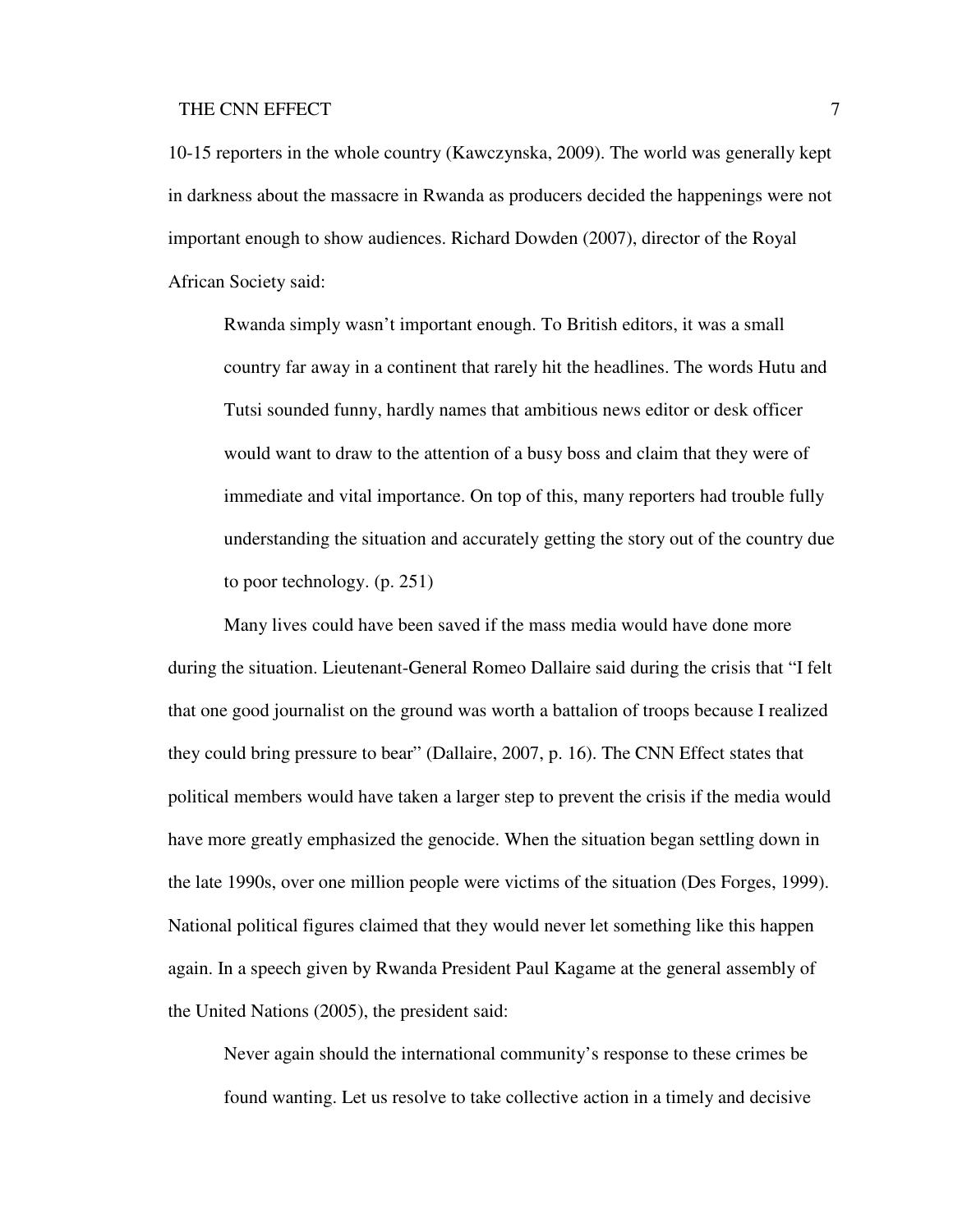manner. Let us also commit to put in place early warning mechanisms and ensure that preventive interventions are the rule rather than the exception. (pp. 5-6)

#### **Darfur Introduction**

 No less than 10 years later, however, in 2003 another massive genocide occurred less than 1000 miles away, in nearby Sudan (Costello, 2009). The situation surrounding this second act of massive genocide started in much the same way. Various people groups were fighting for land and representation within the country. In February of 2003, the *janjaweed* began burning villages and massacring villagers (Mitchell, 2008). Despite the media and politicians claiming they would never let another act of atrocity go unnoticed again, the news media once again failed at noticing the story until later in the year (Zagorski, 2009). When the genocide finally gained attention from the news media, reporters still had trouble accessing Sudan as the government was making it near impossible to enter the country. Bacon (2004) describes the tight security as the "Sudanese authorities rapidly erected an obstacle course for gaining access to Darfur. It can take more than six weeks to get a visa for Sudan, and sometimes the government won't grant them at all" (p. 1). The story did not become a hot topic until September of 2004 when United States Secretary of State, Colin Powell, came out and called the issue in Sudan, "genocide" (Zagorski, 2009, p. 2). Up until this point, the situation had not been referred to in that way. This caused a media frenzy until December of that year when the tsunami hit Asia and Darfur was immediately forgotten about: "Darfur instantly vanished from the TV screens and the pages of newspapers. The media could handle only one emotion-laden story at a time, not two, and the tsunami was much more politically correct than Darfur" (Prunier, 2005, p. 128).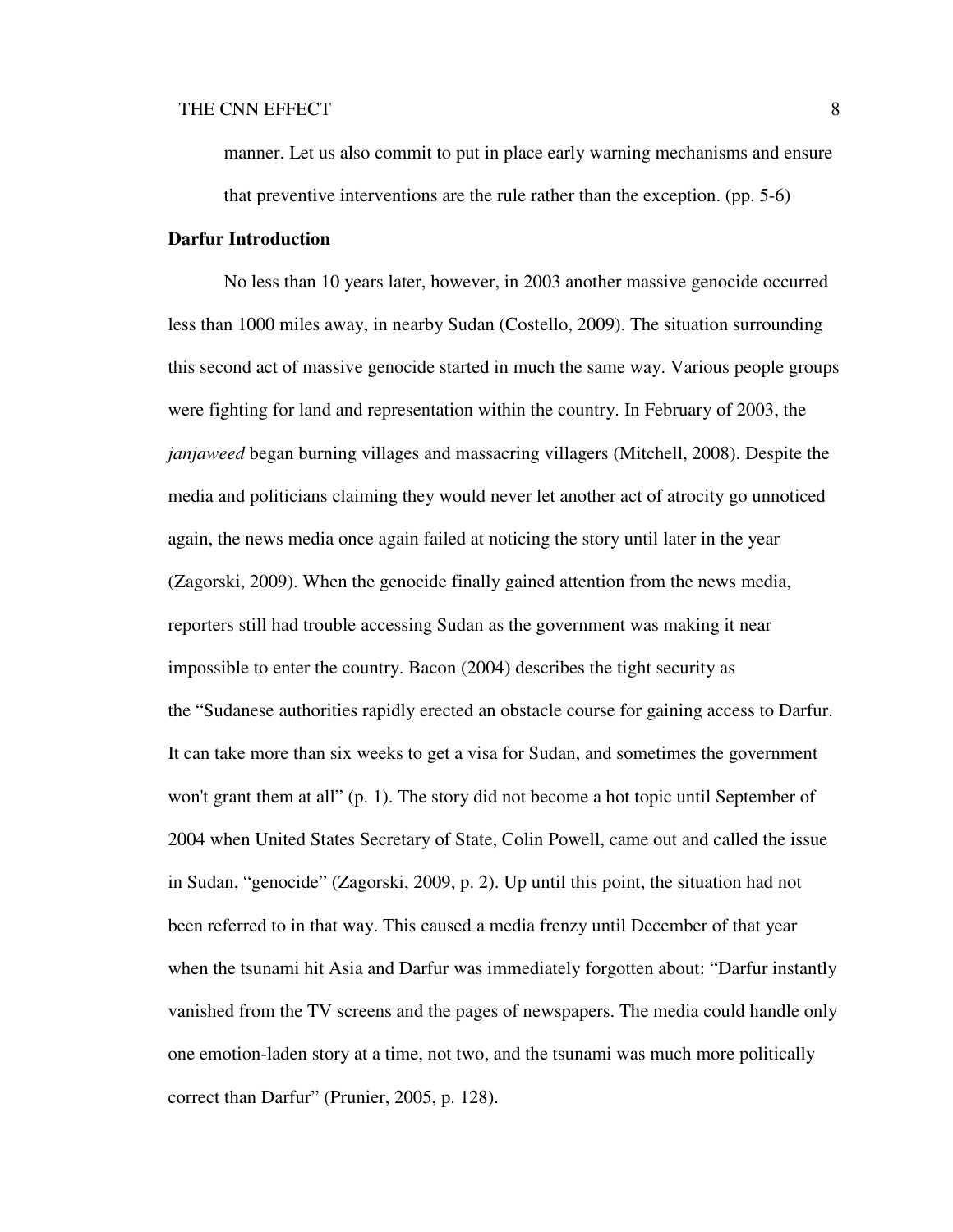The situation was essentially put on the back burner until 2006 until it began to receive endorsement from celebrities such as George Clooney (Haeri, 2008). It is interesting to note however, that the major news broadcasting stations all overshadowed Darfur throughout the years with local stories such as the infamous "runaway bride" or the Michael Jackson trials (Kawczynska, 2009).

### **The CNN Effect**

### **Defining the CNN Effect**

 Examining the CNN Effect theory will reveal that swifter, more accurate media coverage of the instances of genocide would have caused policy makers to step in and stop the acts of inhumanity faster. Ever since World War II, the media have been lazy or reluctant in reporting on genocide. *New York Times* journalist Nicholas Christof has this to say about media:

We had done a lazy job covering genocide. During the Second World War *New York Times* published 24,000 front-page stories during the Holocaust and of these six on front page described attacks on Jews. We have this long tradition of ignoring genocide as it happens and years later we say how we could not have given more coverage. (Freedman, 2008)

There are many opinions as to how the CNN Effect works and how effective media really are at changing the actions of policy makers. This thesis will show that media do have an effect on policy makers and that had news media acted sooner, policy makers could have done more to help prevent mass genocide.

 The CNN Effect theorizes that when news media broadcast emotionally driven stories of human crisis, this provokes a major response by domestic audiences and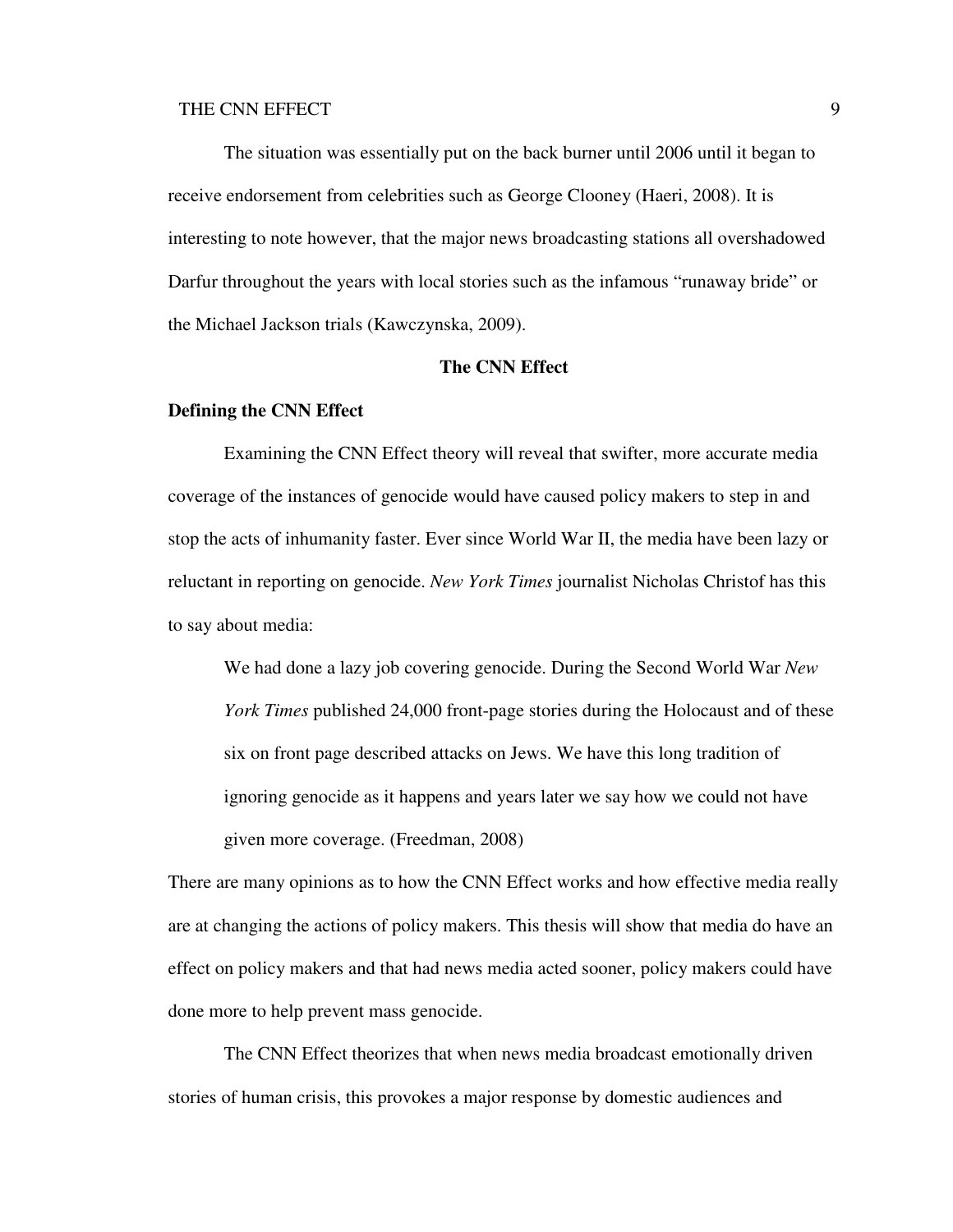political elites (Robinson, 1999). The theory got its name from the powerhouse broadcast company, CNN, that was the leader in broadcasting global, real-world events during the 1980s. Images of major events such as the fall of the Berlin Wall, the end of the Cold War, and the Gulf War were captivating audiences across the world. Broadcast news companies became so involved in covering these events that Former UN Secretary General Boutros Boutros-Ghali complained, "CNN is the sixteenth member of the Security Council" (Gilboa, 2005, p. 28).

 Along with this increase in broadcasting, researchers wondered how it was affecting political figures and their decisions on major policies. Now that policy maker's decisions were being broadcast to the entire world, they had more accountability, and were made aware of events that before might have never concerned them. A quote in Gilboa's research (2005) describes the new change in policymaking:

It suggests that when CNN floods the airwaves with news of a foreign crisis, policymakers have no choice but to redirect their attention to the crisis at hand. It also suggests that crisis coverage evokes an emotional outcry from the public to 'do something' about the latest incident, forcing political leaders to change course or risk unpopularity. (p. 29)

This emphasizes the relationship between news, the public, and policymakers. When the public is emotionally affected by the news, they will demand for something to be done. Because politicians are the voice of the people, they should listen to their communities and change policy where needed.

 Because politics is so intricate and complicated, not everyone agrees with the straightforwardness of the CNN Effect. It is easy to see how politics is not all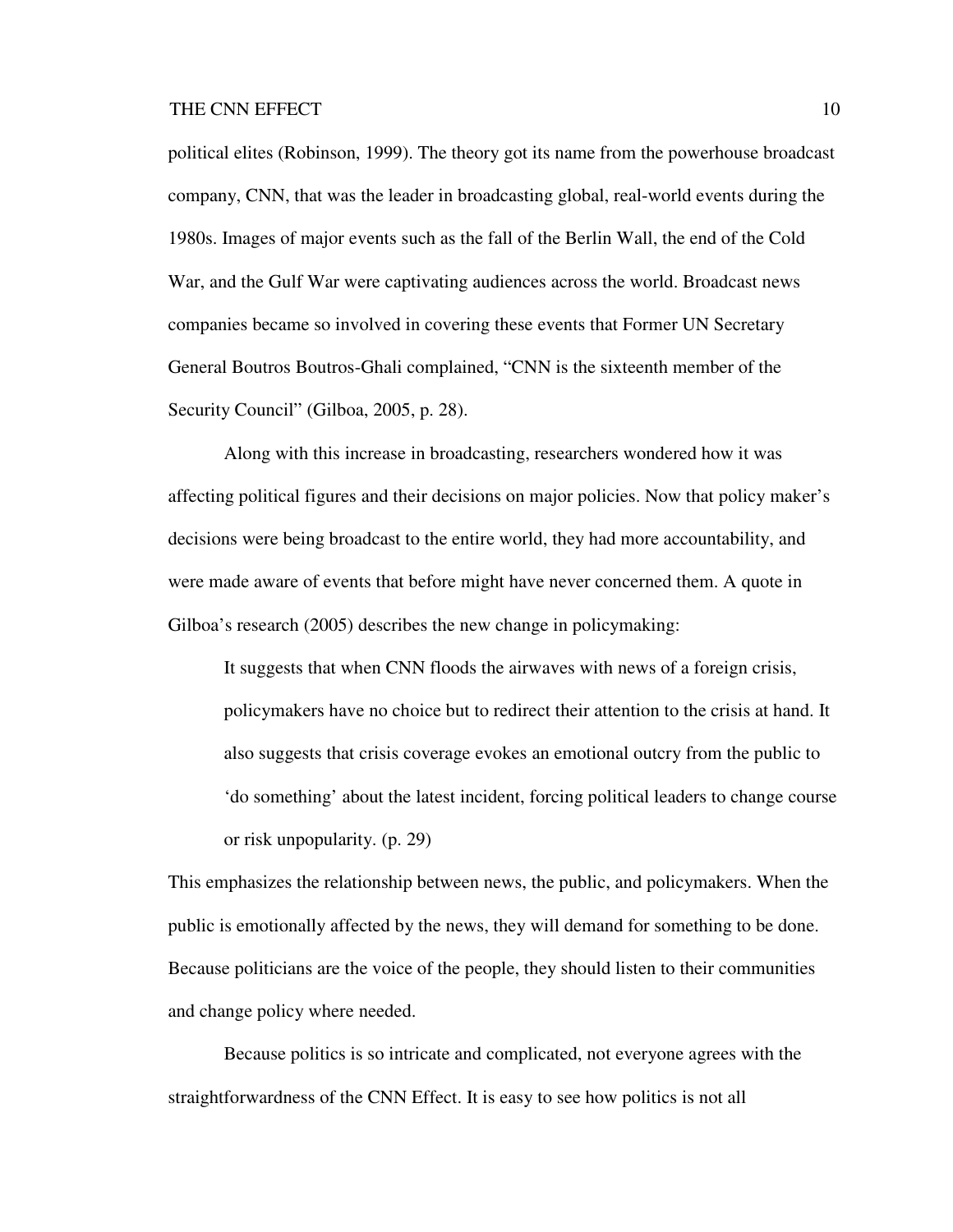straightforward as everyone has an agenda and the public body simply does not sway some policymakers. Although there may be some abnormal cases, the overall idea of media effecting people and politics is generally sound. Gilboa provides a number of refinements to the CNN Effect proposed by various researchers.

 One such refinement was a policy-media interaction model "that predicts that media influence is likely to occur when policy is uncertain and media coverage is critically framed and empathizes with suffering people" (Gilboa, 2005, p. 34). He says that when policy is very certain, media have little power to change that policy (Gilboa, 2005). An interesting case study he provided was during the Clinton administration in Bosnia and Kosovo:

U.S. policy to defend the Gorazde "safe area" in Bosnia was influenced by the media because Clinton's policy was uncertain and the media strongly criticized him. In the Kosovo case, however, Clinton's air-war policy was clear, and consequently the media failed to expand the operation to include ground troops. (Gilboa, 2005, p. 36)

This is a perfect example of how media can affect policy. It cannot be expected that a firm-set policy will be changed with a simple news story, but when policy is still being experimented with, a large uprising against the policy should be a clue of it being a bad policy.

### **Rwanda Genocide**

### **History**

The first case that will be covered in this thesis is that of genocide in Rwanda.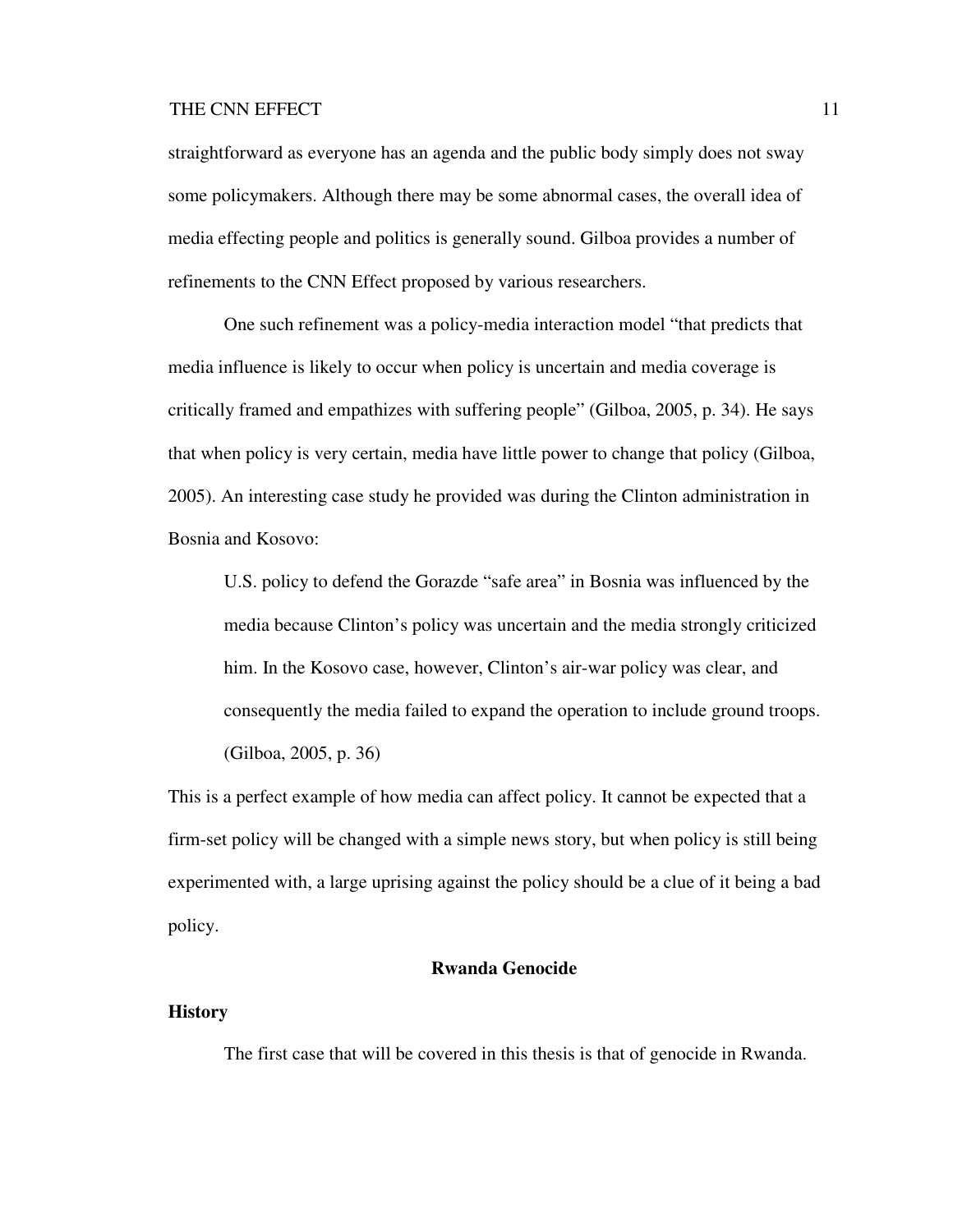The Republic of Rwanda is a small country located in eastern Africa. It is surrounded by Uganda to the north, Tanzania to the east, Burundi to the south and the Democratic Republic of the Congo to the west. There is only one primary ethnic and linguistic people group in Rwanda, the Banyarwanda. Within this group, the people can be divided into three separate groups: the Hutu, The Tutsi, and the Twa. Because the people all share the same common history, language and culture, they can be called separate social groups, rather than tribes. The CIA World Factbook's (2011) latest census shows that the Hutu people compose 84% of the population, the Tutsi 15%, and the Twa 1%. To set up the scale of the tragedy that happened in this country it is important to know that traditionally, the Tutsi were the ruling class, while the Hutus and the Twa were more commonly agrarian. This elitism and distinction between classes was the beginning of a long, bloody atrocity in the country.

 An important fact to point out is that from 1894 until independence in 1962, Rwanda was first a German colony, and then under Belgian control. While under the control of these two countries, the Tutsi were highly favored and treated as a superior race. The Belgians introduced identity cards that everyone in the country was required to carry, defining them by their social classification, Tutsi, Hutu, or Twa. The enormous favoritism towards the Tutsi people not only reinforced their feeling of elitism, but also exacerbated the feelings of the Hutus (Kawczynska, 2009). The fueling of hatred between the two social groups was not simply based upon ethnic or racial divisions, but on the stereotypes and support shown to one group over the other by the colonizers (Destexhe et al., 2011). Even though they were the same culturally, the title that was put on them with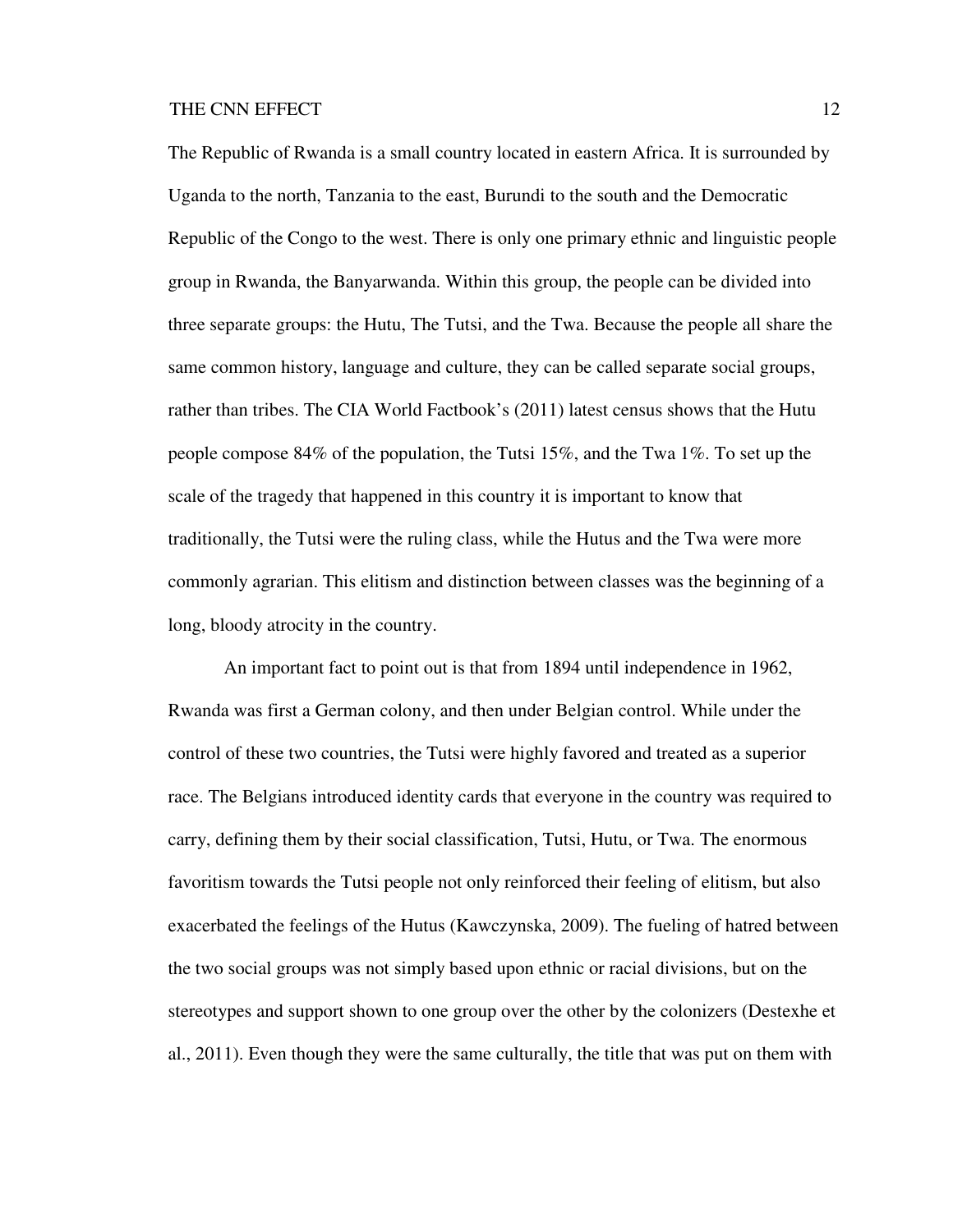negative connotations sparked anger by those who were being oppressed (Des Forges, 1999).

 In 1957 a drastic change in power occurred. Nine Hutus published the *Hutu Manifesto*, a document expressing their anger with the Tutsi dominance. It described the problem in this way:

First and foremost, the problem is one of political monopoly enjoyed by one particular race, the [Tutsi]: political monopoly that under existing structures, develops into social and economic monopoly, which in turn, because of de facto selection in education, becomes a monopoly that pigeonholes the [Hutu] as perpetual unskilled subordinates. (Kabanda, 2007, p. 63)

When the Belgians read this document, which was written by Hutu intellectuals, they quickly changed their preferences from the Tutsi to the now more intellectual Hutu. The uprising of Hutu power continued for the next few years and the Tutsi soon began to be described as *feudal colonists* (Destexe as cited in Kawczynska, 2009). As the Hutu power grew, they began to believe in holding all the power in Rwanda. In 1959, the Rwanda Revolution began. As the Hutus began reaching for power, they removed the Tutsis by whatever way possible. It is estimated that over 20,000 Tutsi were killed in this power struggle (Caplan, 2007) and 150,000 fled to nearby Burundi and Uganda (Destexhe et al., 2011). The majority of those who fled were the elite and well educated, as they were the main target of the Hutus. In 1962, the Hutus had overthrown the Belgian monarchy and established the Republic of Rwanda with the majority part of the Hutu Emancipation movement (PARMEHUTU). The new republic was headed by Gregoire Kayibanda, and under his regime, many educated and influential Tutsi and those previously in power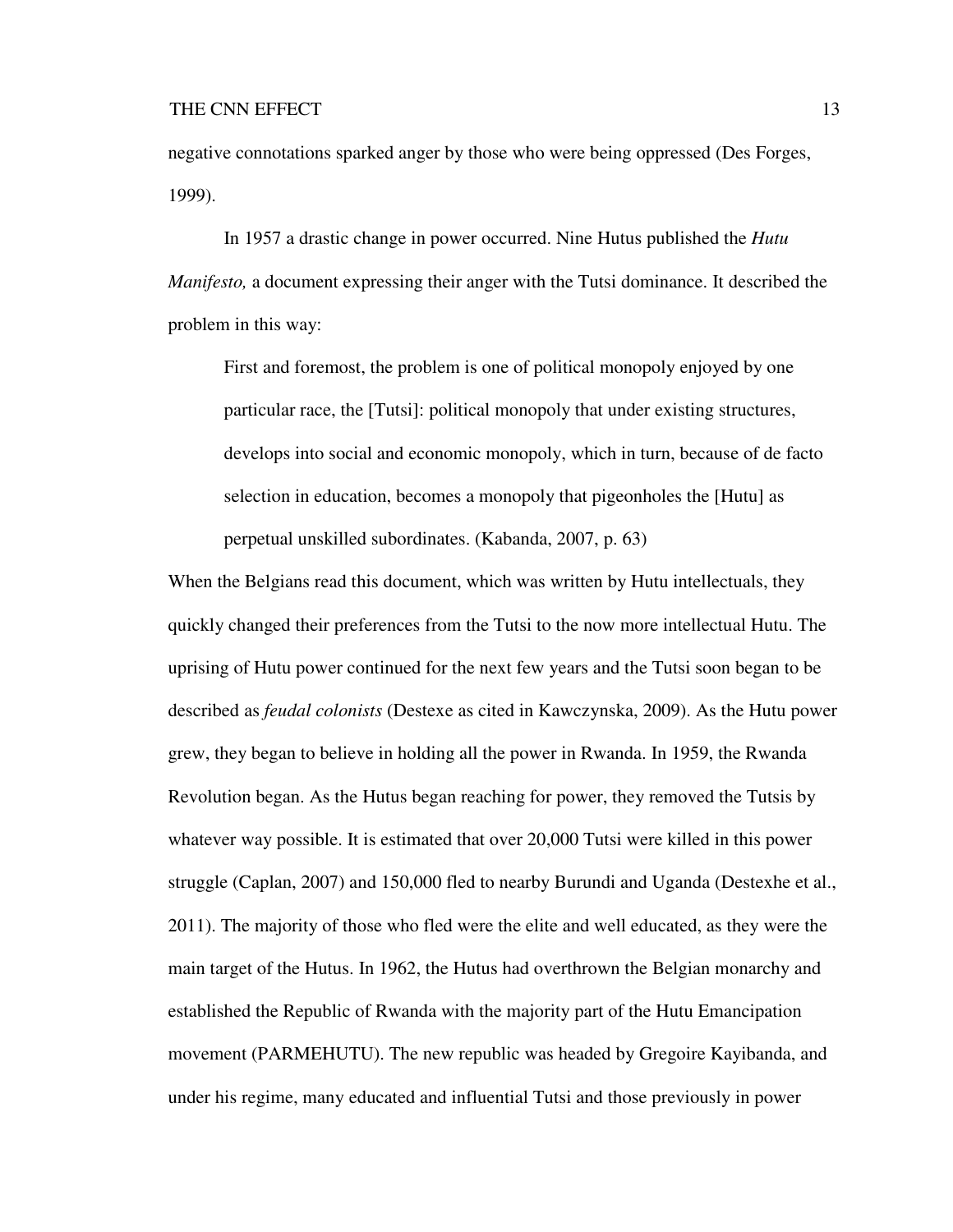were persecuted (Kabanda, 2007). Kabanda (2007) goes on to say, "All influential Tutsi were arrested. Some were released after being mistreated, while other were executed without trial... this was the case for senior officials and leaders" (p. 69).

 Persecution and small episodes of genocide continued throughout the next 30 years. It is estimated that by the mid-1960s over half of the Tutsi population lived outside of Rwanda (Des Forges, 1999). In the early 1990s a large number of Tutsi's living in neighboring countries formed the Rwanda Patriotic Front (RPF) in Uganda and demanded to be given their rights back by the Rwanda government. Instead of compromising, this demand created a renewed distrust and abhorrence between the Rwanda government and the Tutsi people. Under international pressure, the Hutu's were forced to share the government with the RPF, but tensions were still high between the groups. Using media propaganda and many extremist radio stations, the Hutu people kept up the hatred for the Tutsi and continually called for the need to attack the Tutsi (Kawczynska, 2009). Tensions continued to rise to the boiling point, causing many human rights activists to warn of an impending disaster. In the early months of 1994, the tension was so strong that human rights activists began evacuating the country for fear of immanent massacre.

 On April 6, 1994, the thin line keeping hell from breaking loose finally snapped. While coming in for a landing, an airplane carrying Rwanda President Juvenal Habyarimana and the Hutu president of Burundi Cyprien Ntaryamira was shot down, killing both presidents (Destexhe et al., 2011). Blame for the assassination was immediately put on the RPF, even though they claimed that Hutu extremists had planned the event with intent of blaming it on the Tutsi. Despite the conflicting claims, the Hutu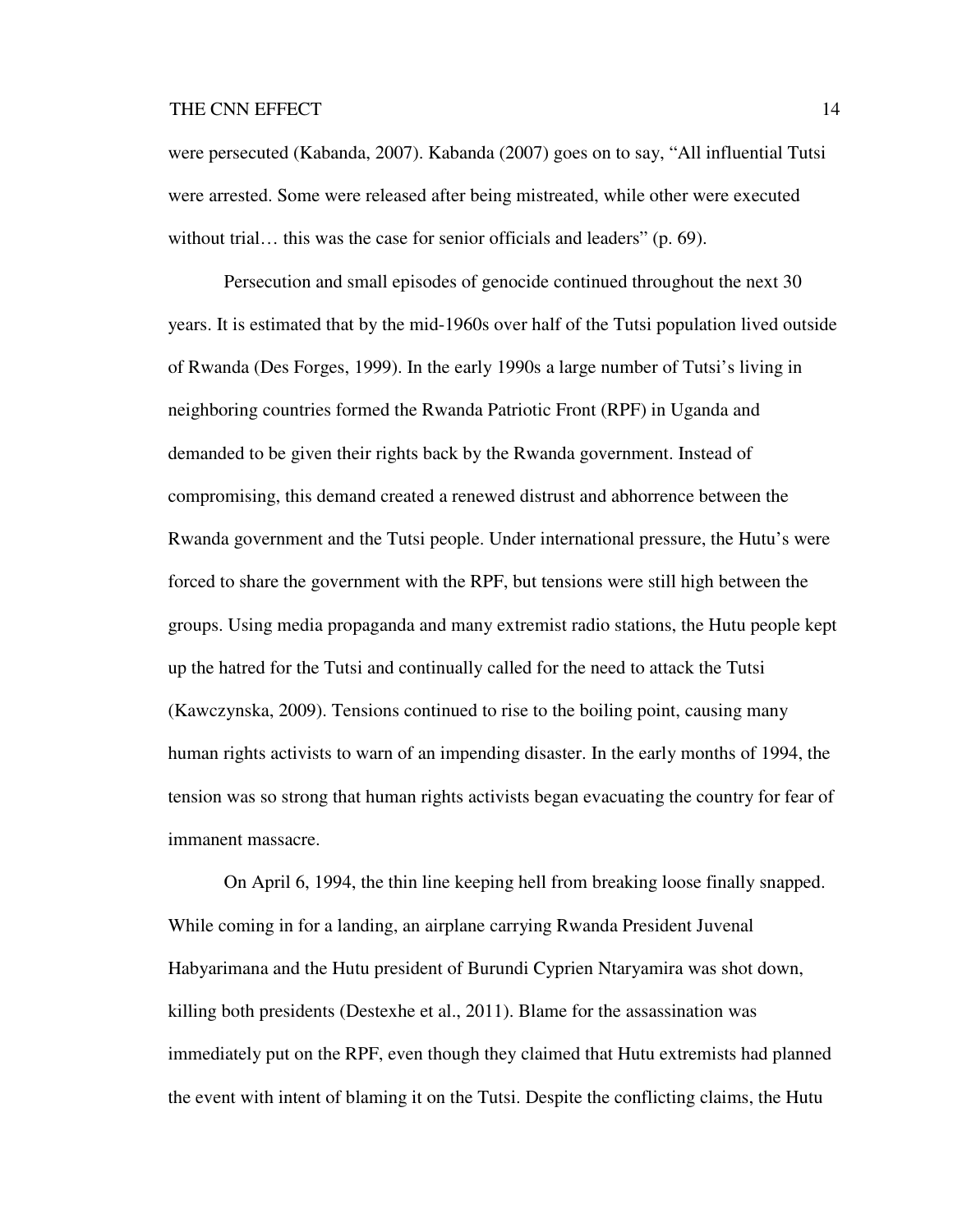government jumped on the opportunity to immediately use this as a catalyst for eliminating every Tutsi in the country.

 That very night the Rwanda military and Hutu militia began systematically setting out orders to kill any and every Tutsi that they could find. The next few days encapsulated widespread, massive genocide as the Hutus literally went door-to-door, killing all Tutsi, regardless of age or sex. It is estimated that 8,000 to 10,000 Rwandans were killed each day (Dallaire, 2003). The militia and military were also aided by a Hutu Power station RTLM that broadcast violent propaganda encouraging people to kill their Tutsi neighbors (Kawczynska, 2009). They were told that if they did not aid in this racial cleansing, they themselves would be killed. On April 8, the RPF launched a counter attack to stop the genocide of their people. Massive slaughter ensued. One reporter described the horrors that he saw:

At one point, I turned my camera away to look at other activity on the road. By the time I panned back to the first spot, two or three men had been brought out and killed. You can see that on the footage. You can see them still being beaten. What is notable is that they weren't killed instantly; they were slowly beaten to death, tortured. When I focused my camera that second time, I could see two women among one pile of bodies. There must have been about eight bodies by then. (Hughes, 2007, p. 233)

 It is hard to get an accurate number on how many people died during this time due to the vastness of the attacks, but one U.N. expert estimated that 800,000 Rwandans died between April and July of 1994 (Des Forges, 1999). Of that number, 507,000 were Tutsi, almost 75% of the entire Tutsi population (1999). The Rwandan government released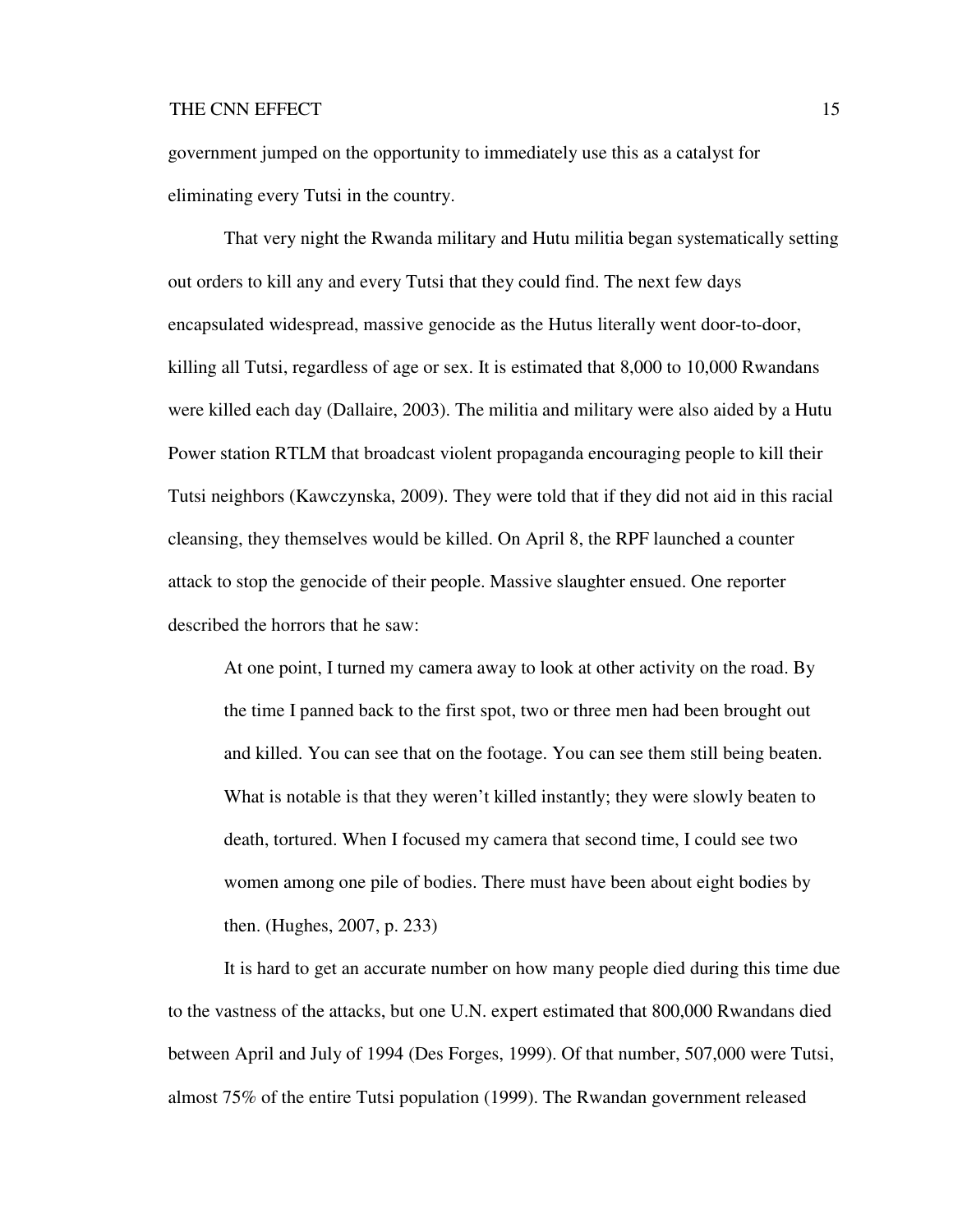results in 2002 from the first census aimed at finding a number of people killed: "It found that  $1,074,017$  people – approximately one-seventh of the total population – were murdered, with Tutsis accounting for 94 percent of the victims" (Gendercide.org, 2002). Finally, in July of 1994, the RPF captured the capitol and forced the Hutu government to flee, ending the mass genocide. They set up an intermittent government and official mass killings began to decrease, although killings of Tutsis continued in many refugee camps.

Even though the major fighting was now over, the impact of the genocide on this country continues. Over half the population of the country was, in some way, affected by the genocide (UNHCR, 2000). According to the United Nations High Commissioner for Refugees, it is estimated that over two million refugees had left Rwanda to take shelter in neighboring countries (cited in UNAMID Background, 2000). The conditions of the refugee camps along with the rampant AIDS epidemic caused even more deaths.

# **Political Response**

The reason this humanitarian crisis is a case study for the CNN Effect in this thesis is because international governments failed to step in to help prevent the genocide until many months after the acts were committed. The United Nations had 2,500 military units inside of Rwanda before April 6, but they were forbidden to intervene in any way as this would violate their "monitoring mandate" (Destexhe et al., 2011). On April 21, ten Belgian soldiers were brutally tortured and killed while protecting Hutu prime minister Agathe Uwilingiyimana. After this horrific incident, the U.N. cut its forces from 2,500 to 250. Despite the climbing number of people being killed, the U.N. seemed to shy away from becoming involved in this conflict. A U.N. Security Council resolution released on the April 21, 1994 mentioned that they were: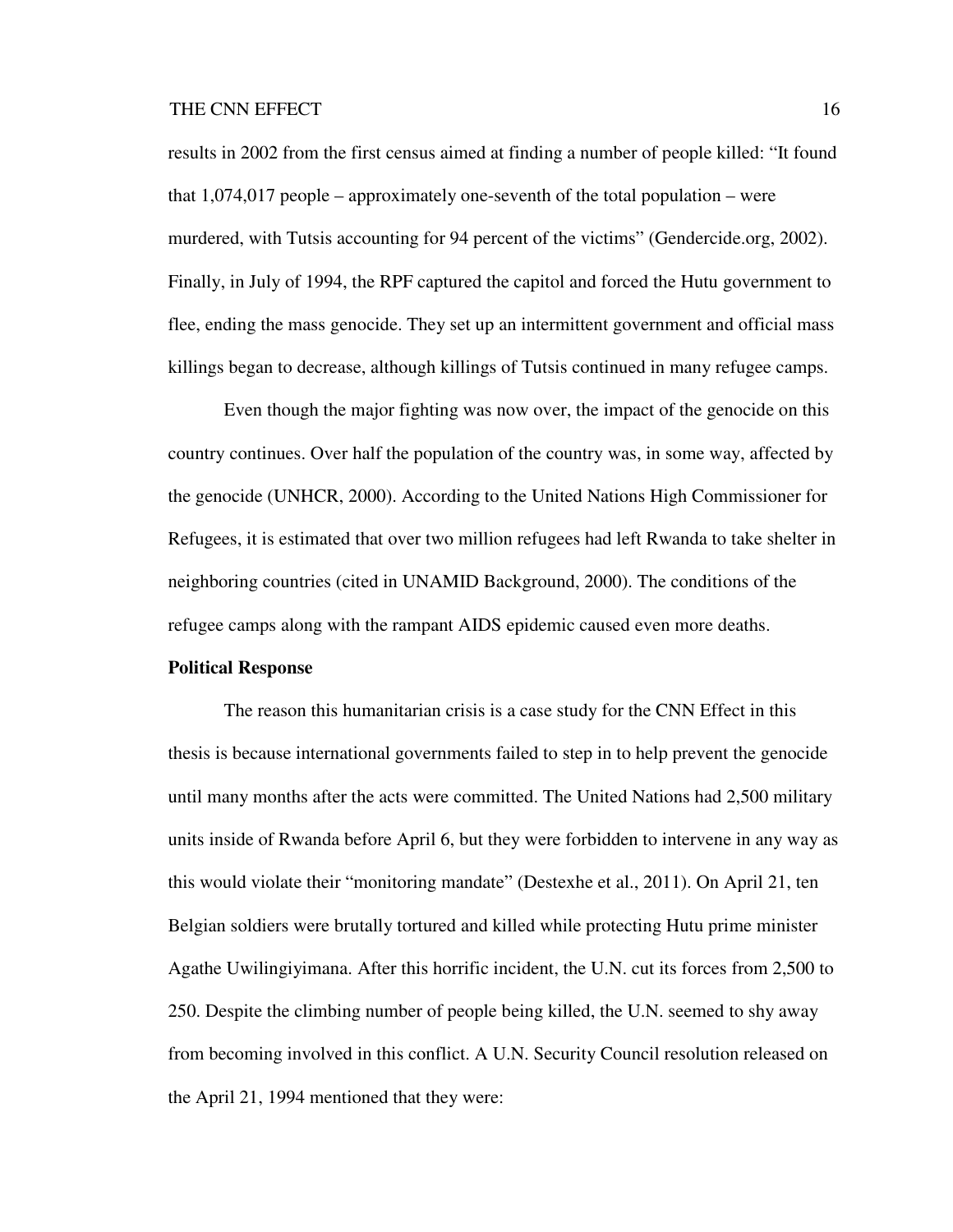Appalled at the ensuing large-scale violence in Rwanda, which has resulted in the death of thousands of innocent civilians, including women and children, the displacement of a significant number of the Rwandese population, including those who sought refuge with UNAMIR, and the significant increase in refugees to neighboring countries. (p. 2)

Again on May 17, 1994 the Security Council says that they are "strongly condemning the ongoing violence in Rwanda and particularly condemning the very numerous killings of civilians which have taken place in Rwanda and the impunity with which armed individuals have been able to operate and continue operating therein" (p. 1). It should be noted that nowhere in these resolutions is the word "genocide" ever mentioned. The U.N. shied away from using this word as the mention of it would legally oblige them to "prevent and punish the perpetrators" (Destexhe et al., 2011, para. 29).

 Finally, on June 8, 1994, a little over two months since the genocide began, the Security Council used the taboo word. They said that they recognized "reports indicating that acts of genocide have occurred in Rwanda" (p. 1). Finally, national policy makers were admitting to the humanitarian disaster that was happening right in front of them. The recognition of genocide was not a quick, magic fix-all, however. The U.N. resolves to send in extra troops, but countries cannot agree on who should pay the bill of sending military and supplying equipment. By late June, the United States also begins to describe the actions in Rwanda as genocide, yet delays its participation in arguments over the cost of providing heavy armored vehicles. On July 22, the U.N. Security Council agreed to send a deployment of French forces to help establish a "safe-zone" in south-west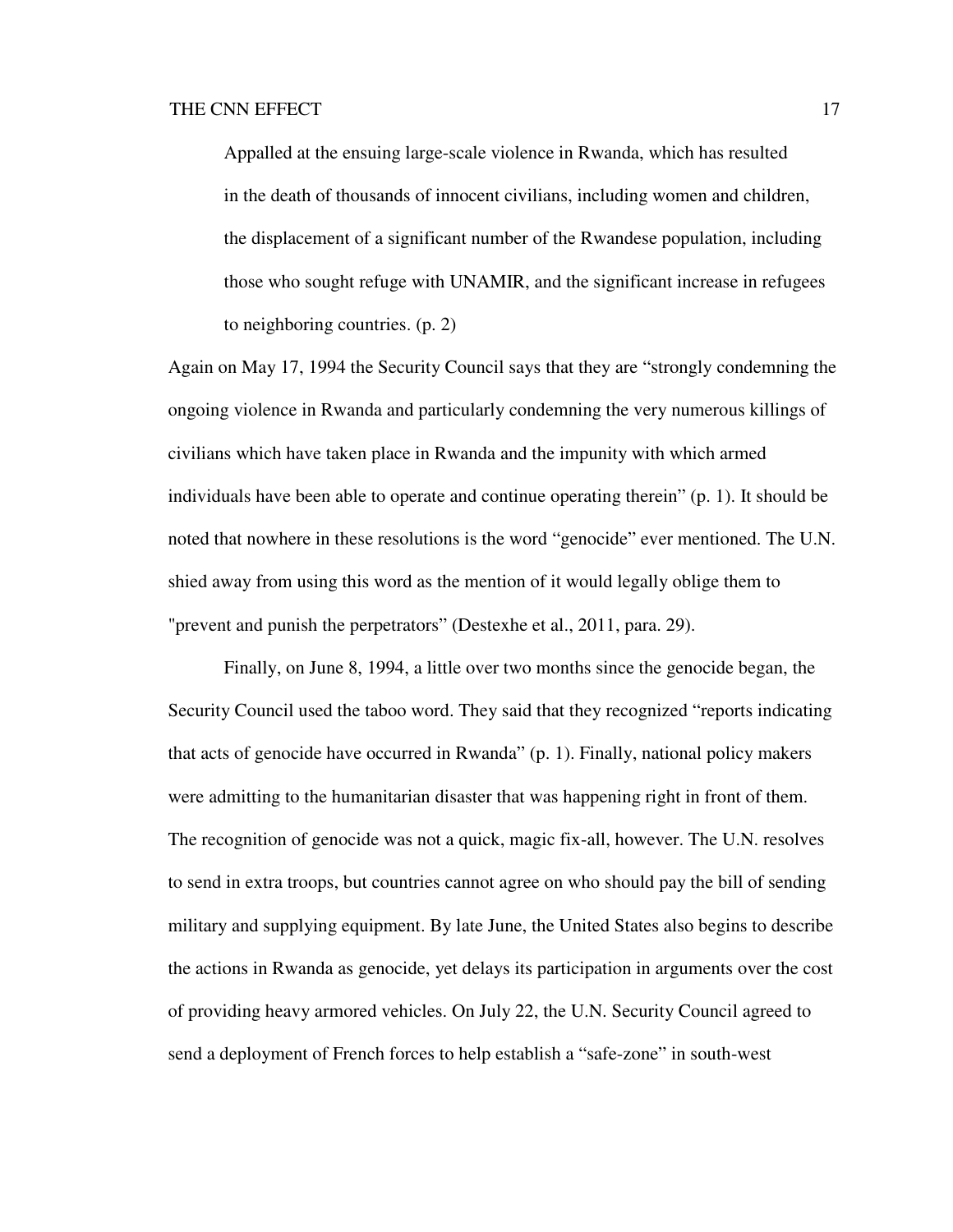Rwanda. Although, this was a step in the right direction, killings still occurred outside this small safe-zone until the RPF overthrew the Hutus and ended the conflict.

 The CNN Effect states that mass media have an effect over policy makers. It argues that if the media shows horrific images and tells compelling stories of humanitarian disaster, policy makers will be forced to deal with the situation more effectively than if the event had not been covered (Robinson, 2002). The clear lack of effort by policy makers to quickly or effectively deal with the genocide in Rwanda strongly suggests that either mass media failed to adequately cover the story, or that policy makers function at their own pace, completely unaffected by the media (Jakobsen, 2000). The next section will look at the adequacy of media in covering the events in Rwanda, and how a faster response by the media would have created a faster response by policy makers.

### **The Role of Mass Media**

Now that the history of the genocide has been detailed, the role, or lack thereof, of mass media at this time will be discussed. The CNN Effect states that mass media have an effect on policy makers (Robinson, 2002). If this is correct, then the massive scale of the genocide in Rwanda could have been lessened, or even prevented by policy makers who were influence by the public pressure brought on by adequate media coverage of the events in Rwanda. This section will look at the technological and logistical challenges faced by mass media at the time as well as discuss the "hate" media that provoked negative action.

**Problems facing mass media.** Media coverage of Rwanda was a challenge from the beginning. Safety of the journalists was the biggest deterrent against getting up-to-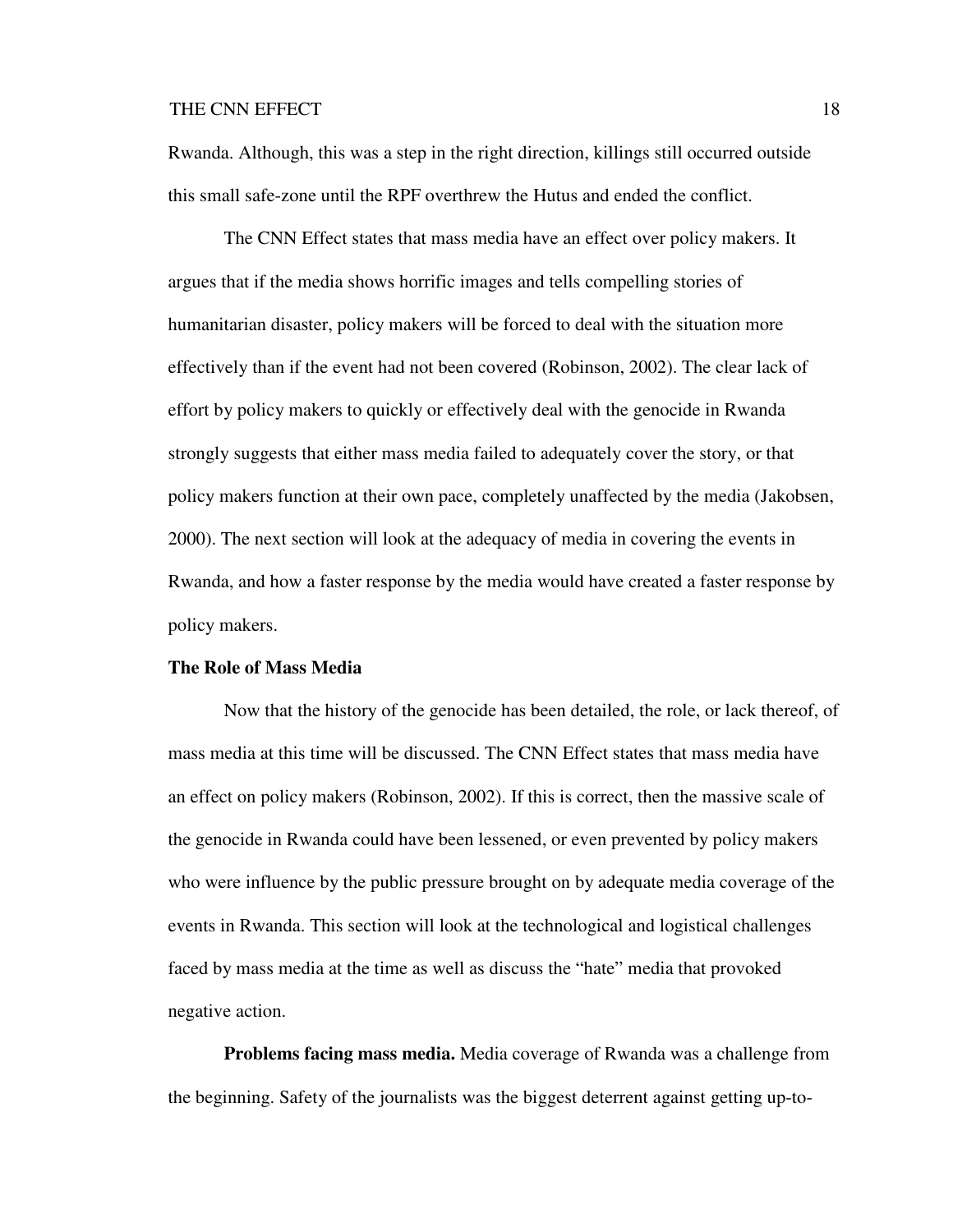date, accurate reports. Rwandan journalist Thomas Kamilindi (2007) describes the situation the best when he said:

On 12 April 1994, all foreigners were evacuated. All international public servants, aid workers, journalists – they were all evacuated. The genocide began in earnest in those first two weeks and nobody knew anything about it. It was done in secrecy at a time when what we needed were a few courageous people to come and report on this country – this country, which, for many news organizations, didn't seem to exist. (p. 139)

The challenge here was that no reporters were willing to enter into a dangerous, closed country where they had the chance of being seriously injured or even killed. Because of the unstableness of the country, it was simply not safe for reporters to be in the area where militants were brutally murdering each other. Throughout the month of April only 10-15 reporters were in Rwanda at any given time (Kawczynska, 2009). Especially after the Bosnian troops were tortured and killed, it was unreasonable to ask a reporter to risk their life by being in the country.

 Another problem reporters had to deal with was getting their stories out of Rwanda. Even though technology in the mid-1990s was capable of transmitting data over large distances, in the middle of Africa, this technology was sparse. Reporter Richard Dowden (2007) detailed the trouble with technology in Rwanda:

It was also impossible to get the story without leaving Rwanda. Telephones did not work and mobile phones did not reach that far in those days. To send reports back to the newspapers meant going all the way back to Uganda, another day's journey on roads where you had to drive permanently in second gear. (p. 250)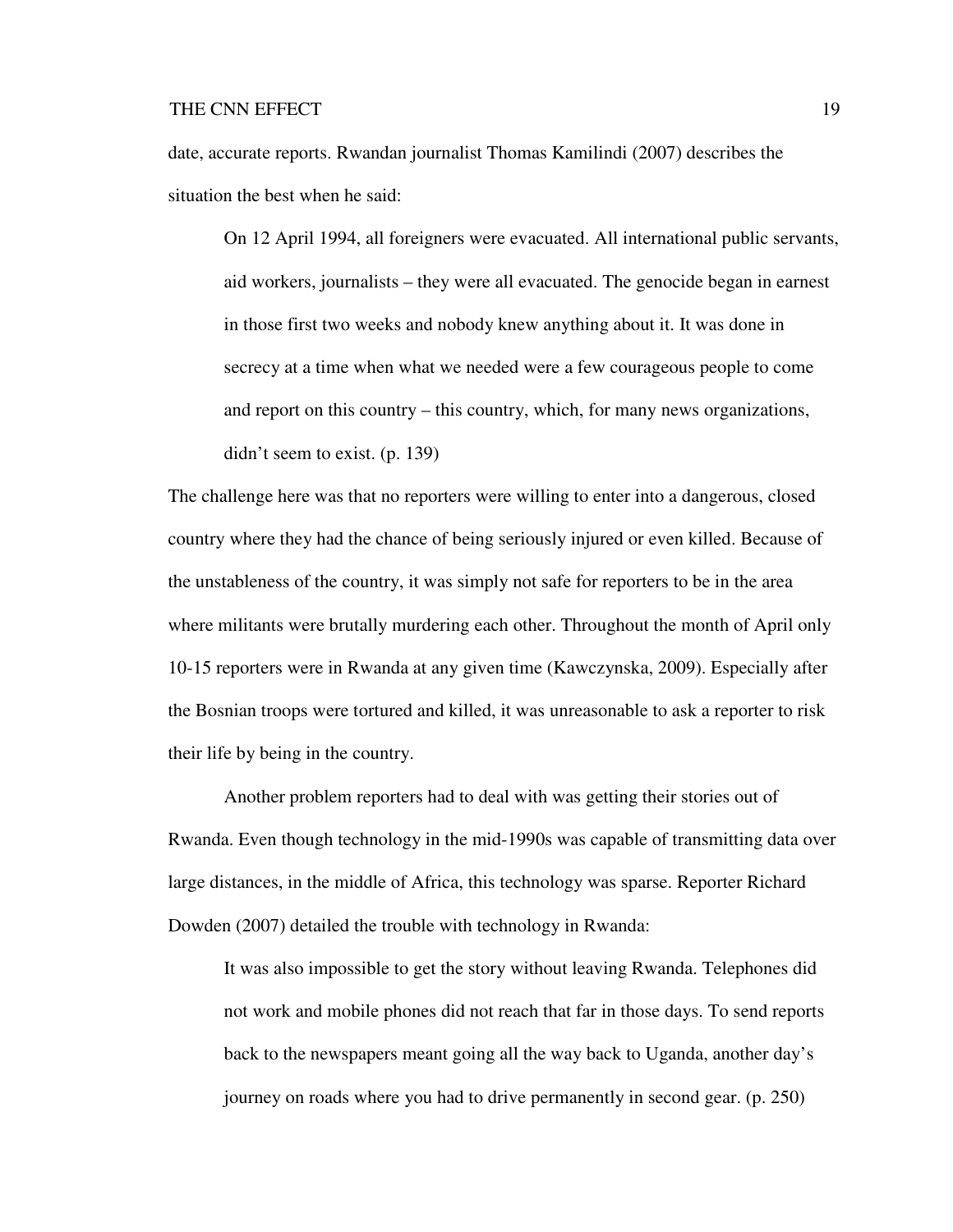This cannot be blamed on reporters as lack of effort. With better technology more information may have been able to come out of Rwanda sooner. Yet one more problem faced news companies when they did receive the stories: the audience.

 News broadcasters were having a hard time making the troubles in Rwanda become top news (Thompson, 2007). South Africa was celebrating its first black president, Nelson Mandela, and this story took up much of the airwaves in the early stages of the Rwanda genocide (Giles 2007). People did not care about a small country in Africa that was experiencing what was, at the time, being inaccurately reported as tribal fighting. Reporter Anne Chaon (2007) puts it quite simply; she says, "reporters were there, pictures were available. Stories were filed. But if readers, if people you speak to do not want to listen, you can't force them. They can just turn the dial" (p. 165). It is true that you need an audience to keep your station running, but there has to come a time when an audience needs to be told what is happening, whether they like it or not.

The editors and producers have the last word. If they decide that there is no audience to watch the mass killing they will not put it on air. If the audience is falling, then no wonder the directors do not want to show humanitarian crisis on TV and replace them with entertainment. (Gowing quoted in Kawczynska 2009, p. 33)

News broadcasters cannot always cater to the whimsical wishes of the public. When hundreds of thousands of people are being mercilessly slaughtered, people need to know and react accordingly.

 One problem with the news reporting at this time can be blamed on the reporters themselves. When the stories first started trickling out of Rwanda, they were misinformed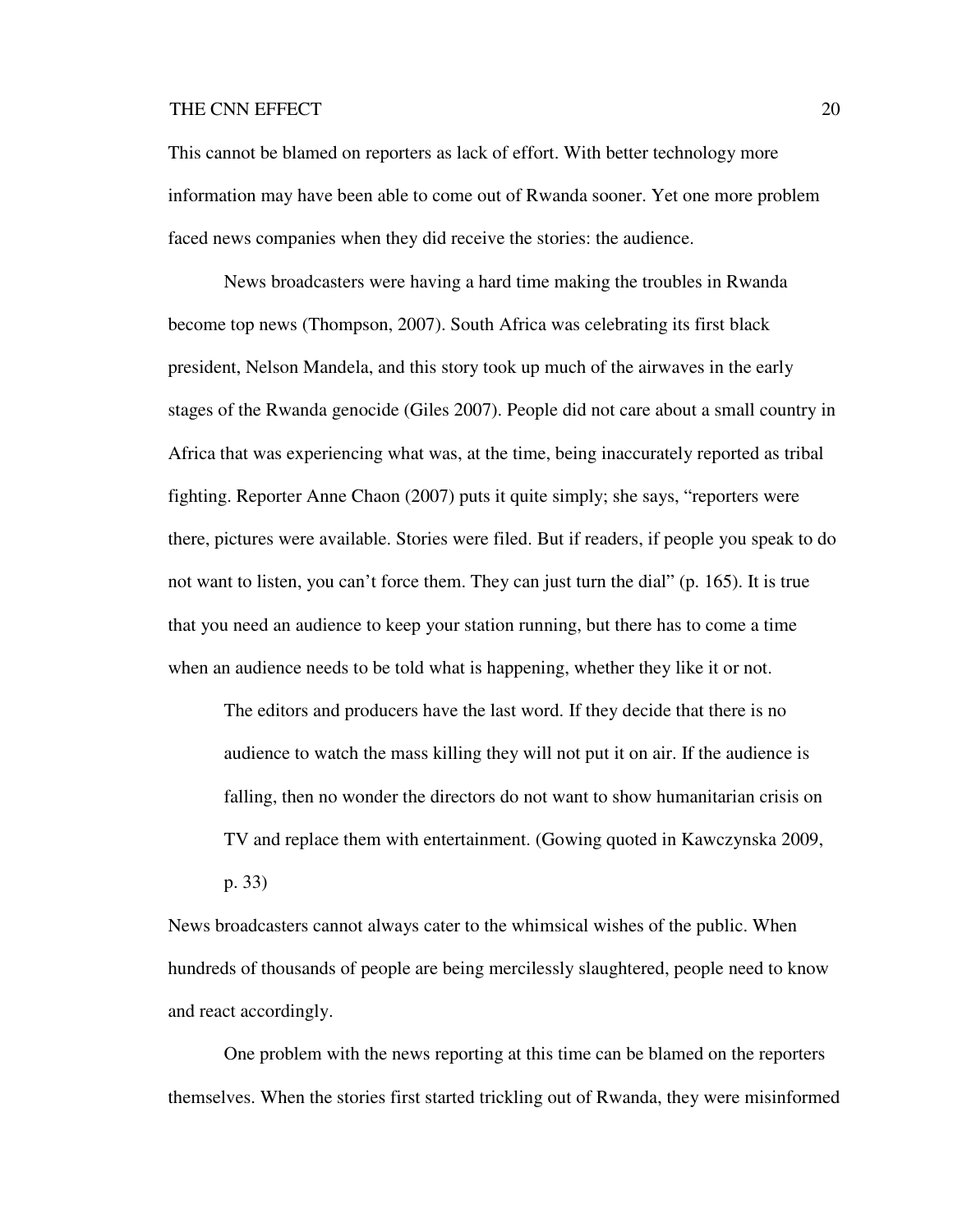and misleading (Thompson, 2007). Many reports described what was happening as "tribal fighting," and did not accurately depict the genocide that was really happening (Kawczynska, 2009). In fact, just like the U.N., reporters seemed to be avoiding using the word "genocide" to describe what was happening in Rwanda. It was easier to describe what was happening as chaos, rather than a systematic killing of a single people group. One reporter, Mark Doyle (2007) tells how he avoided using the word "genocide."

Looking back through my reports, it appears I didn't use the word 'genocide' until 29 April, in a report filed from Nairobi that noted that the British aid agency Oxfam had described the killing in Rwanda as 'genocide'. But my reports had for some time been replete with references to the massacres of Tutsi civilians and moderate Hutus by government-backed militias. After that, as it became clear to me what was happening, I used the word genocide more often. (p. 154)

The majority of reporters were either uninformed about the history of the situation, or wanted to avoid responsibility of calling the event they were seeing genocide. In June 1994, the word Rwanda and genocide were only used 25 times in articles written about the events (Kawczynska, 2009, p. 35). By this time political leaders had begun using the term genocide more often as well, but one can only wonder what would have happened if news agencies had started reporting genocide earlier.

 News agencies and mass media have big responsibilities in broadcasting accurate information that the public has no way of obtaining. One cannot demand that they be so perfect as to predict and prevent every humanitarian disaster, but it is reasonable to ask that when something does happen, it be accurately and quickly reported on. The amount of time it took for stories on Rwanda to begin accurately reporting what was happening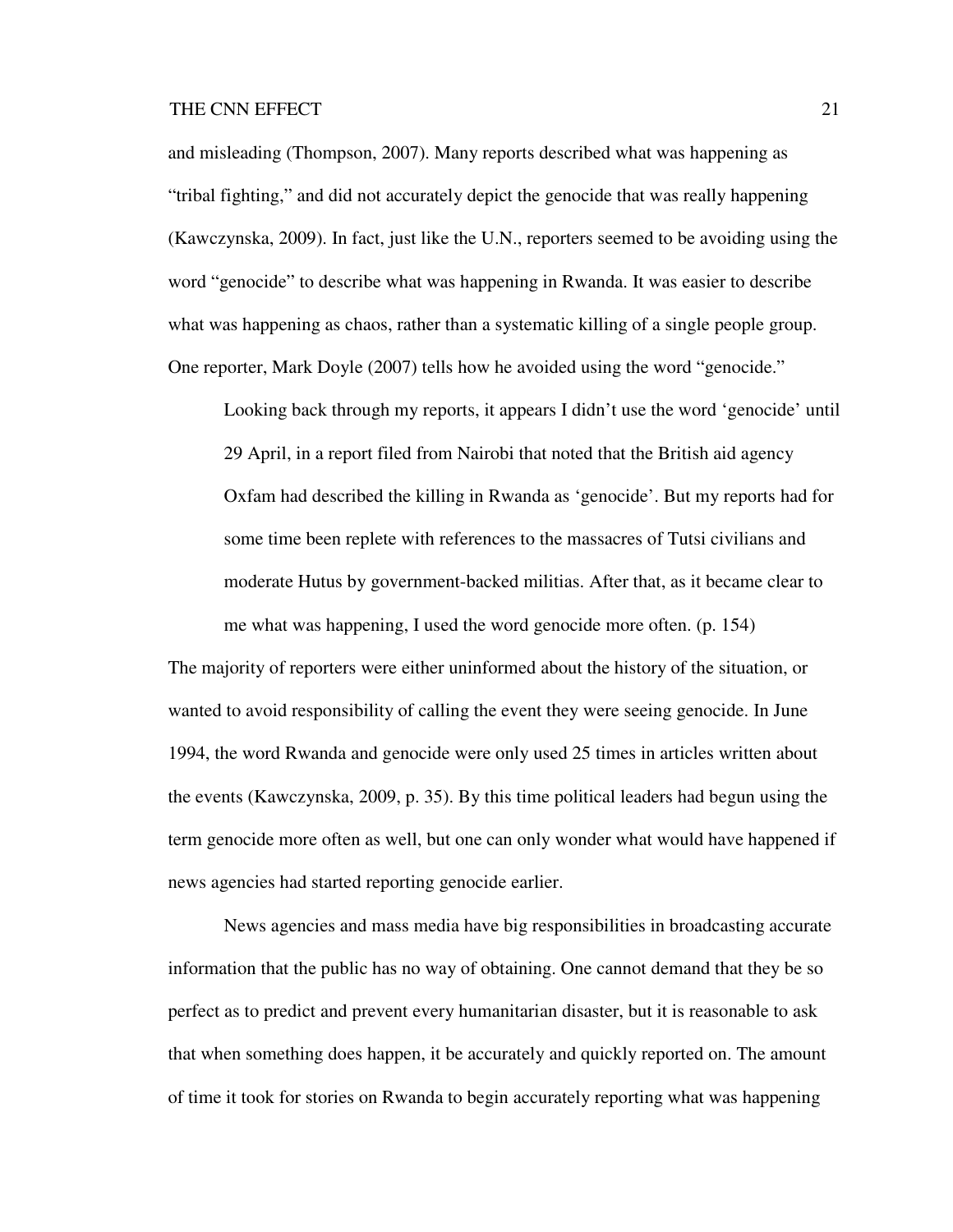took far too long. If reporters had used the term "genocide" sooner, the policy makers around the world would have reacted sooner to stop the atrocity (Zagorski, 2009).

### **Darfur Genocide**

### **History**

The country of Sudan is the largest in the continent of Africa. It is situated directly below Egypt and is on the eastern edge of the Sahara desert. Within the country is a region called Darfur. This region is in the western corner of Sudan and is very drought-prone. Roughly the size of Texas, Darfur is made up of three states, Shamal Darfur, Gharb Darfur, and Janub Darfur. This area, before the crisis in Darfur began in 2003, was home to roughly six million people, mostly farmers and nomadic herders (Save Darfur, 2011). In this group of people, there are forty to eighty different ethnic groups. Broadly speaking, the various groups can be divided into Arab nomads and African farmers, although these groups have mixed and intermarried throughout the years (Mitchell, 2008). The majority of the people in Darfur are Arab Muslims and most villages are very multi-ethnic. Southern Darfur had a higher concentration of Christian Africans (Prunier, 2005). For years, these people have lived in a relatively peaceful coexistence with each other, until the conflict began in early spring of 2003.

 In April 2003, two rebel movement groups rose up against the Darfur government in Khartoum, angered by the ongoing economic and political marginalization. The two groups were the Sudan Liberation Movement (SLM) and the Justice and Equality Movement (JEM). The SLM began in the late 1980s when a drought forced the Arab nomads from North Darfur to move to South Darfur in order to find water and pasture. South Darfur was populated mostly by black African farmers. The Arab nomads formed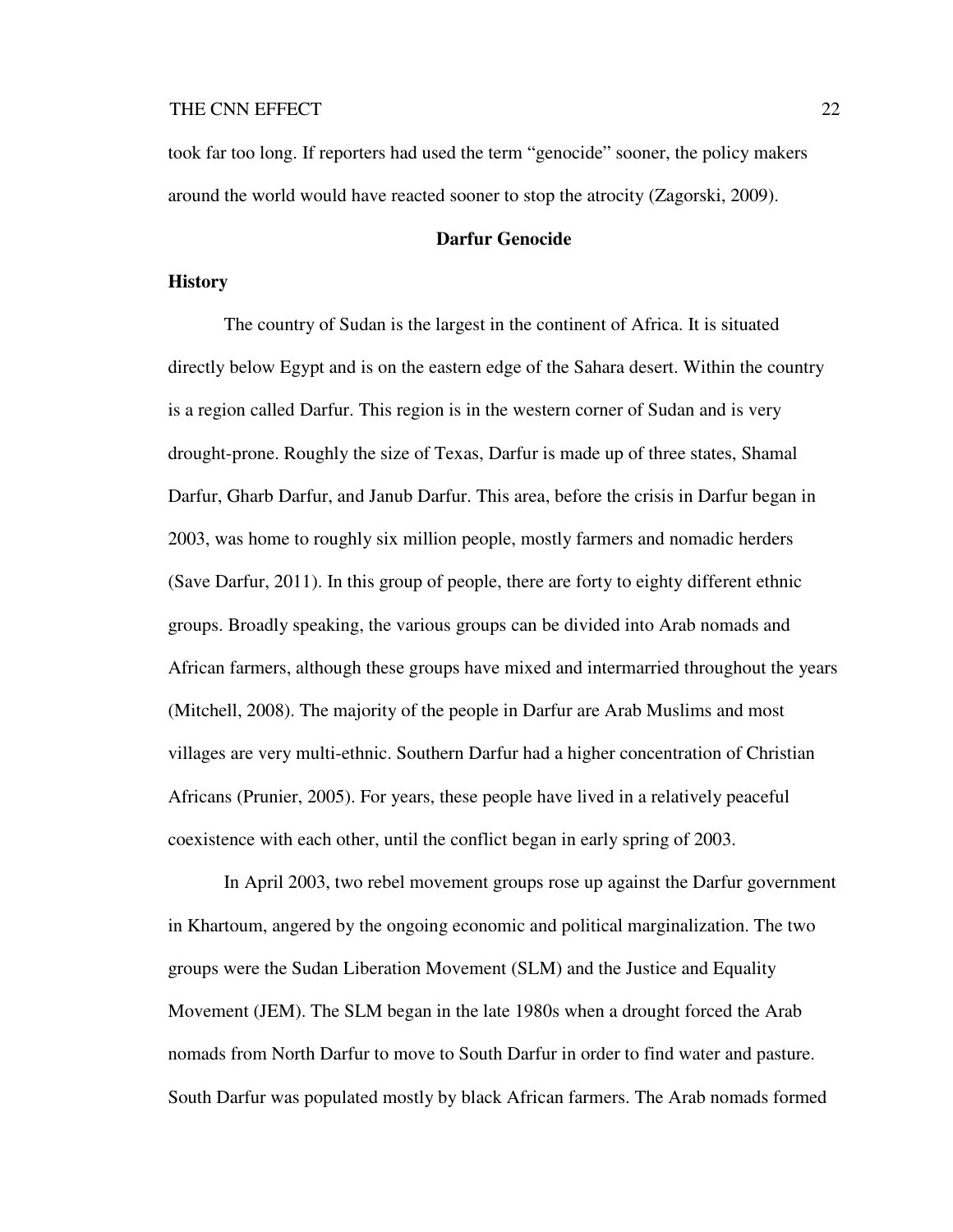the SLM as a self-defense group to help defend themselves against attacks from the Arab militias supported by the Khartoum government (Save Darfur, 2011). In 2003, the group was an uneasy alliance between the Fur and Zaghawa tribes, which later split in 2005 due to a power struggle between the two tribes. African Muslims who helped President Omar al-Bashir stage a coup in 1989 founded the JEM. The group is mainly supported by the Zaghawa tribe (Mitchell, 2008).

 With the uprising of these two groups, the Sudanese government responded quickly and violently to extinguish the rebellion. Although still adamantly denied by the Sudan government, it was reported that the government began supplying a local group of Arab militia with means to attack the rebelling tribes (Straus, 2005). The *janjaweed,*  which roughly translates to "evil horsemen" (Prunier, 2005, p. 136), began raiding, looting, and setting fire to villages inhabited by ethnic groups from which the JEM and SLM received most of their support. This is known as the "scorched earth" campaign (Mitchell, 2008). Complete villages were burnt to the ground and the Darfur people were forced to flee to the neighboring country of Chad to try to escape the danger. In a short amount of time, the government militia burnt over 570 villages, damaged over 150 more and forced millions of people to flee their homes (Straus, 2005). CBN News reported that it is estimated that as many as 300,000 people lost their lives between 2003 and 2005 (2008) and an estimated 1.8 million civilians have been displaced since in the same time (Straus, 2005). The majority of those killed were the black "Africans" and Christians, while the main perpetrators of the killings were the government-backed "Arab" Muslim militia (Prunier, 2005). Many of these deaths were caused by the atrocious living situations the people were forced to live in. The refugee camps in Chad soon became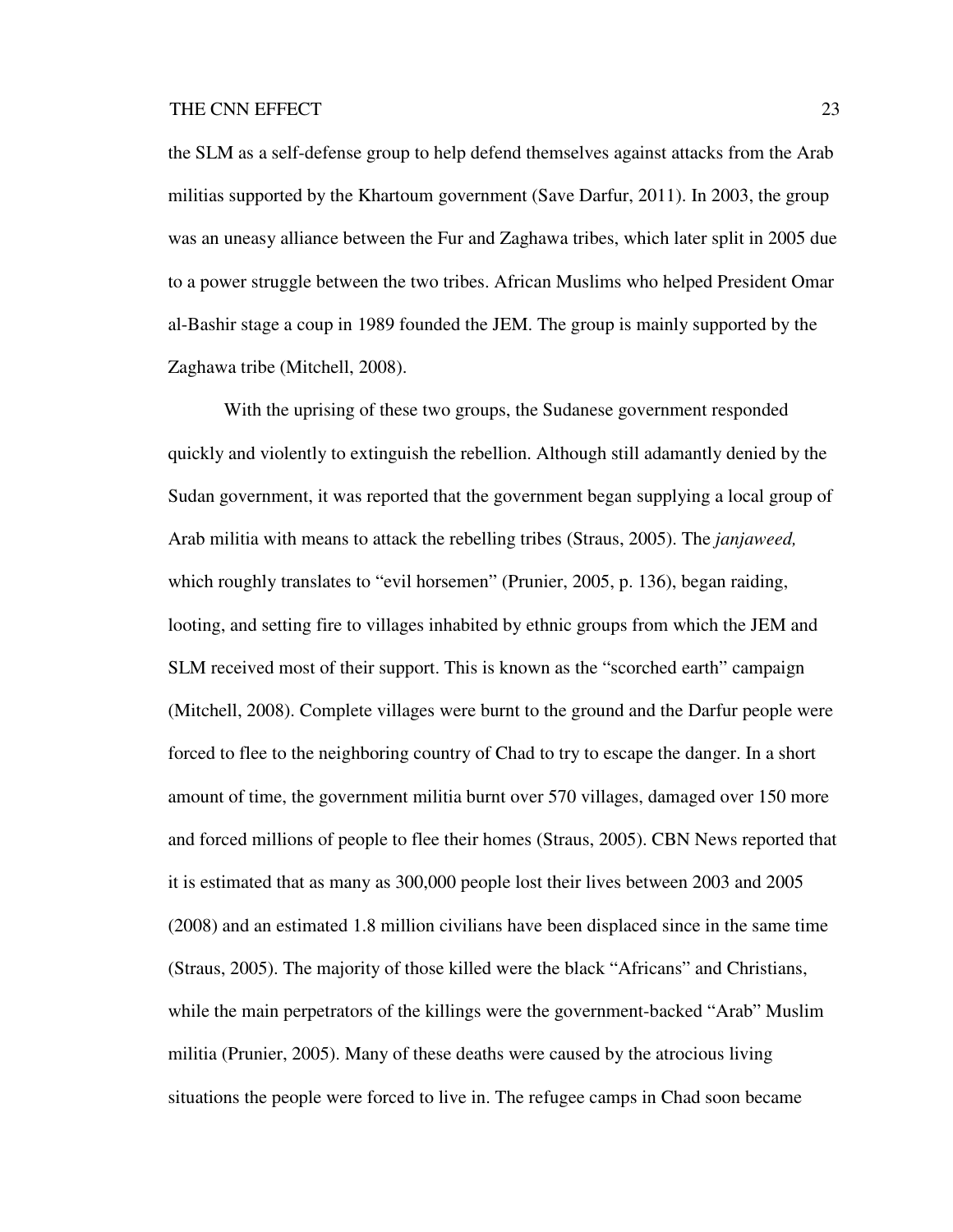overfilled with people. Disease spread rapidly and food and water became increasingly hard to find. It is estimated that around 80% or more of the 300,000 deaths in Darfur are caused not by direct violence, but by the horrible living conditions (Degomme & Guha-Sapir, 2010).

### **Political Response**

 The crisis did not gain national attention until almost an entire year later when in 2004 the U.S. finally declared the situation "genocide," and the United Nations called it "crimes against humanity" and "war crimes" (CBN News, 2008). By now, 70,000 people had lost their lives from the *janjaweed* burning villages and killing innocent civilians (CBC News, 2008). The UN and U.S. attempted passing laws and sanctions against Sudan but nothing could stop the raging battle between militant groups (Kawczynska, 2009).

 In 2006, one small step seemed to be made when the Sudan government signed a peace treaty with one faction of the SLM. However, this was after the SLM had split into two separate groups, and the other half of the SLM and the JEM still refused to sign the agreement. The Sudanese government has tried to sign peace treaties with the rest of the rebel groups, but since they claim to not be supporting the *janjaweed*, the peace treaties would essentially be worthless to abide by (Mitchell, 2008).

 Various agencies have tried entering the country to provide peacekeepers and support to the suppressed militia groups, but the Sudanese government has made these attempts very difficult. In 2004, peacekeepers from the African Union were allowed to enter the country, yet they were quickly deterred by lack of supplies, funding, and extreme physical danger. To date, about 51 peacekeepers have died in Darfur from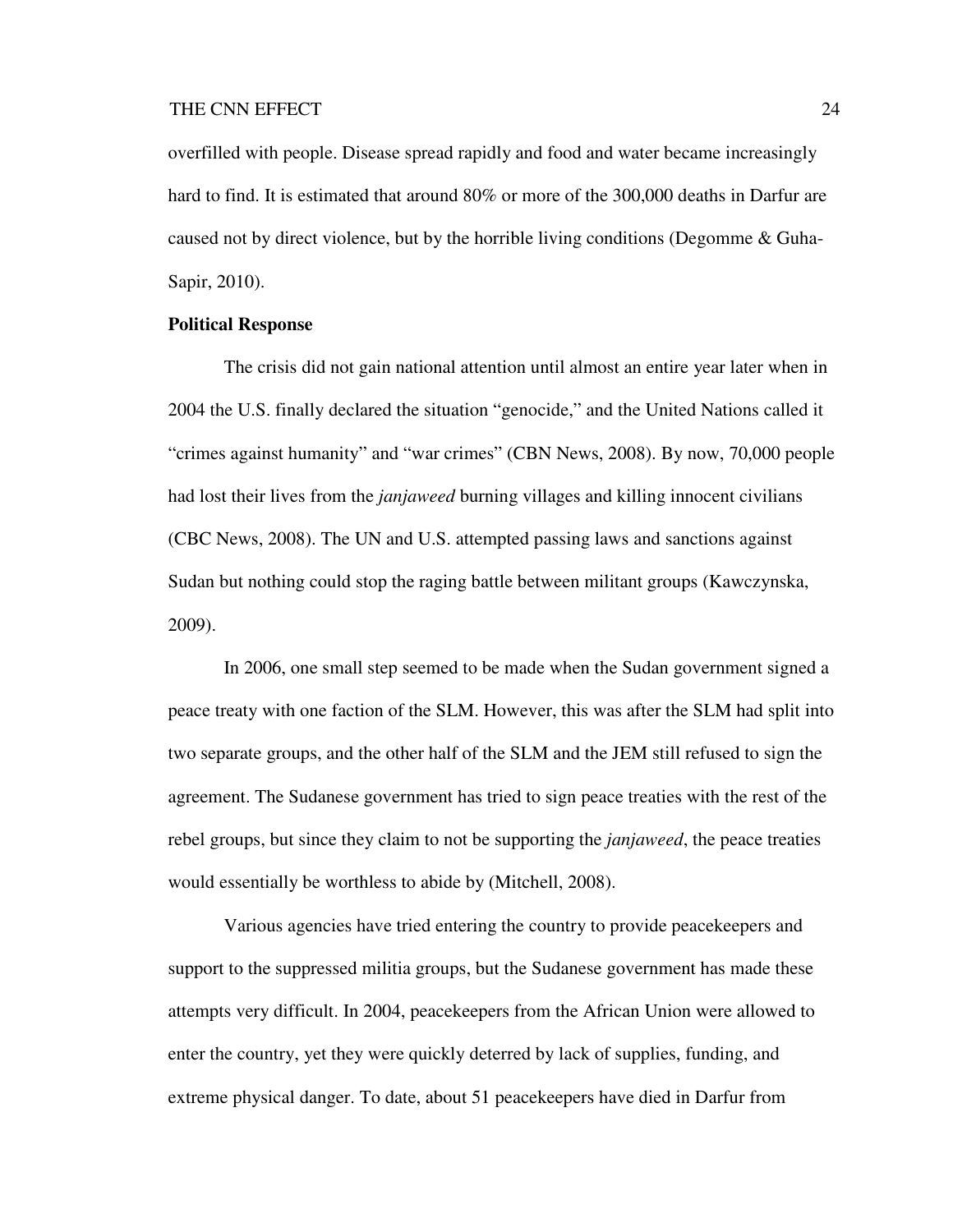attacks by the *janjaweed* (Mitchell, 2008). In January of 2008, the United Nations-African Union peacekeeping force (UNAMID) was allowed to enter the country and help the struggling African Union peacekeepers. The UN authorized around 26,000 troops to be deployed in the nation; however, as of June 2008 only around 9,000 were actually deployed (Mitchell, 2008). Even with the added military strength much more was needed to help the nearly 2.7 million internally displaced persons who live spread out over Darfur. Along with this number, there is an estimated 300,000 still living in refugee camps in Chad (Save Darfur, 2011). The UN predicted that about 4.7 million, out of the population of roughly 6 million, people in Darfur were affected by this crisis (Save Darfur, 2011).

 Today, fighting still continues between the rebel movement and the government militia. Raiding and violence still abound in the widely un-ruled region. Children and women are most vulnerable. The main problem in the area is violence and rape. Because of the lack of water, the people must travel great distances to retrieve water, making them prime targets for violent militia. Estimates range from 200,000 to 400,000 deaths that are caused from this tragedy, and there seems to be no end in sight for the dilapidated nation (UNAMID, 2011).

 This crisis is a very complex and deeply rooted problem that has no "quick-fix" solution. However, more things could be done for the situation. Awareness of the continuing violence in Darfur is very low, and the problem must be once again brought to the attention of the United States public. The European Sudanese Public Affairs Council stated, "The international media's coverage of the Darfur conflict has been self-evidently lackluster. The very dynamics of the conflict has not even been adequately analyzed or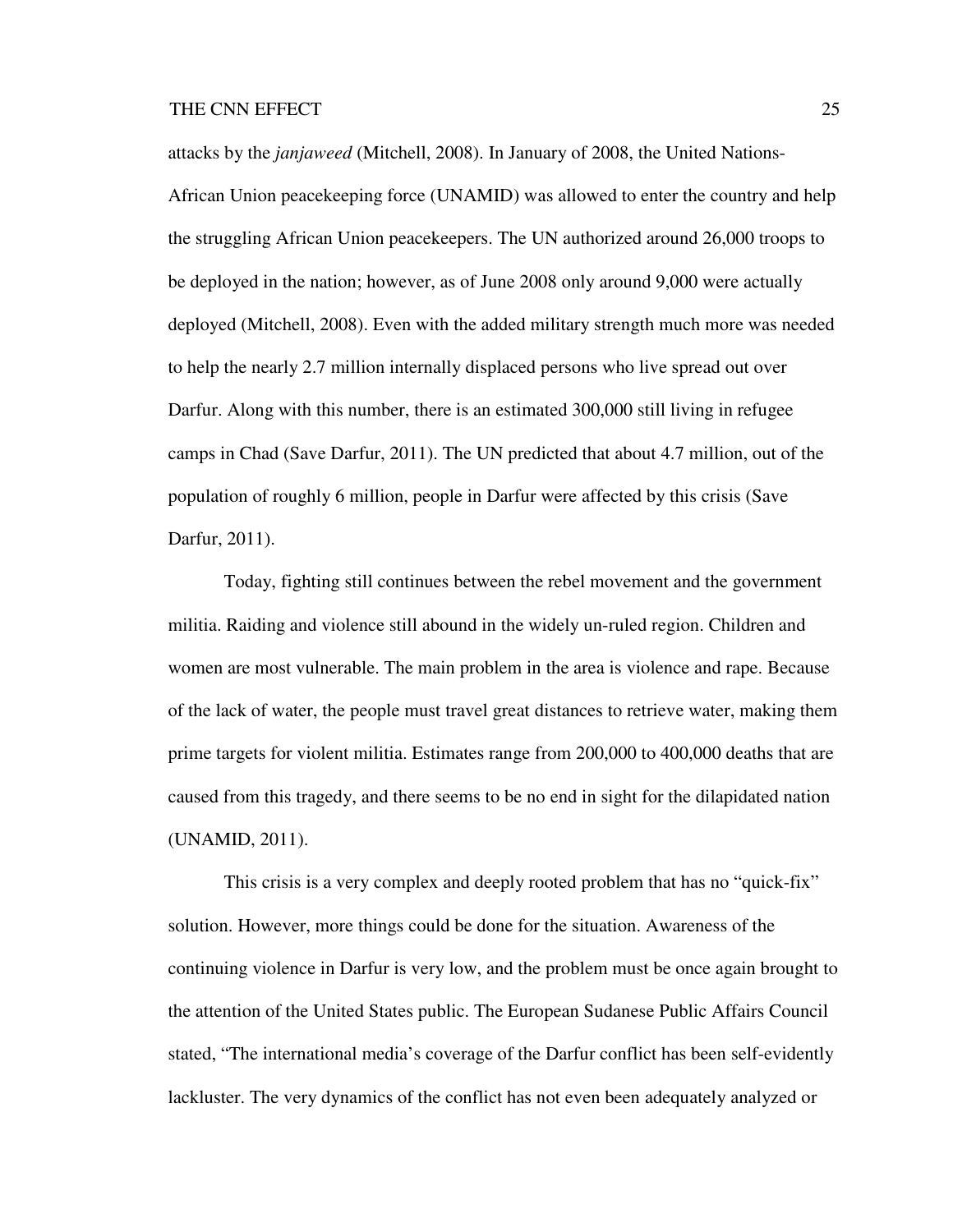reported" (cited in Hoile, 2009, p. 18). George Clooney was one of the very first celebrity figures to bring this crisis to the eyes of the US public (Haeri, 2008). He is a very strong and vocal voice for the dying and oppressed of Darfur.

# **The Role of Mass Media**

 Many of the same problems plaguing reporters in 1994 happened during the Darfur genocide as well. Safety and misunderstanding the situation were big factors in a lack of steady reporting of the mass genocide during the early stages (Kawczynska, 2009). There were however some improvements made by reporters and news agencies.

**Problems facing mass media.** Once again, gaining access to the country was a major problem for reporters. Not only was it dangerous, but the Sudan government hindered access as much as possible (Thompson, 2007). President Omar el-Bashir made it nearly impossible for journalists to enter the country. Travel permits that were given out were only valid for three days, making it nearly impossible for reporters to get into the country and find their story (Kawczynska, 2009). The government wanted to keep as much information as it could from leaking out of the country. Although they knew that they could not keep people silent forever, their attempts to slow the release of information greatly helped in the continuing genocide.

 Another problem that plagued news services the same as it did in Rwanda was a lack of general interest in another "tribal war" happening in the wilderness of Africa. News organizations were far more interested in talking about local affairs or "entertainment" new rather than people dying in a continent far away. In 2004, according to a report cited by Allan Thompson (2007), the three major networks (ABC, NBC, and CBS) devoted a combined 26 minutes of airtime to the fighting in Sudan (p. 437). "ABC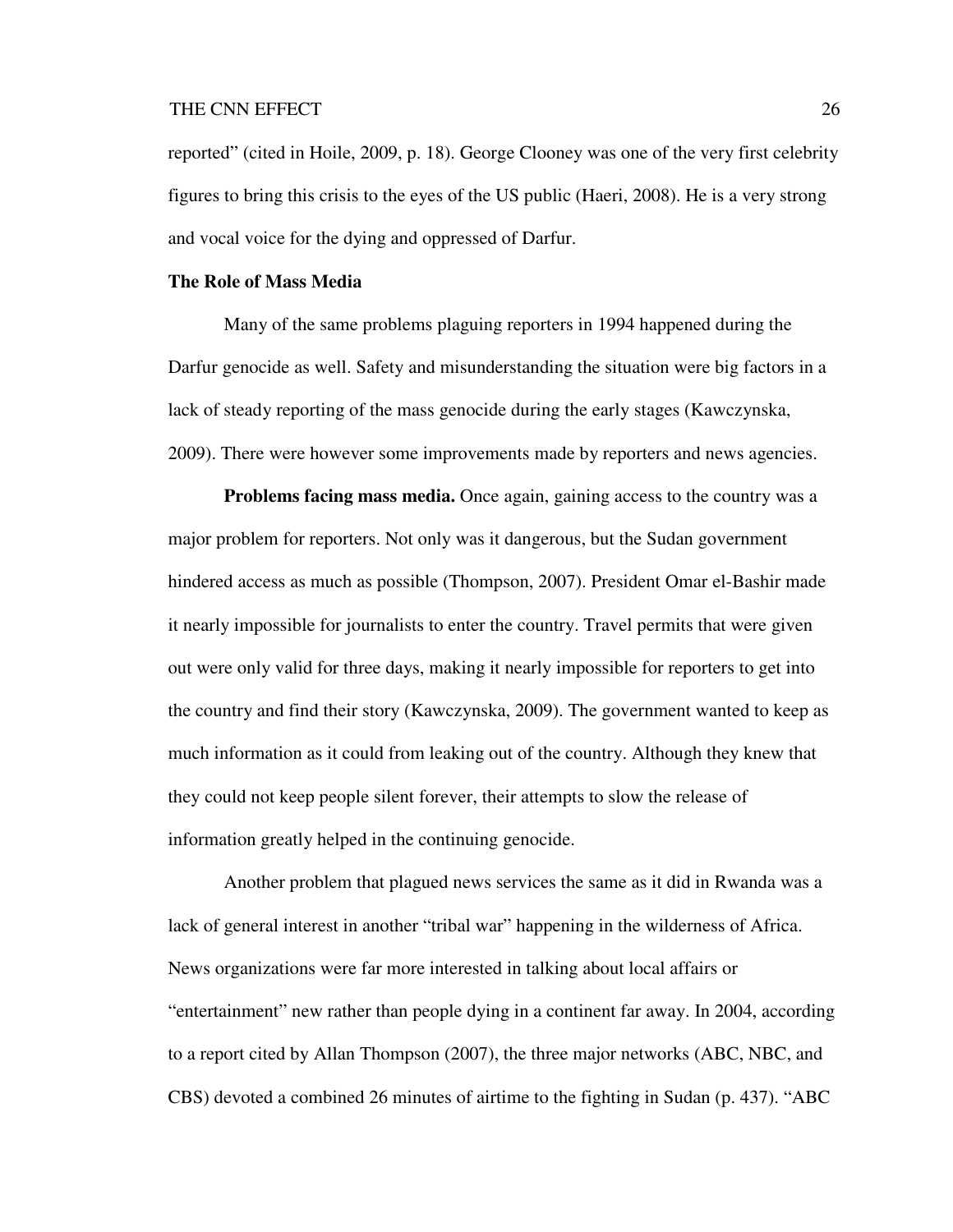devoted 18 minutes to Darfur coverage, NBC 5 and CBS only 3" (Thompson, 2007, p.437). To contrast, the troubles of design guru Martha Stewart gained 130 minutes of national coverage (Thomson, 2007, p. 437). This shows not only the shallowness of the American public, but also the huge failure in responsibility from the news network's standpoint to report on humanitarian disasters.

 A statement by Thompson (2007) shows how Darfur was easily lost in the wake of many popular "pop-culture" events happening during the Darfur genocide:

A quantitative monitoring of all news segments aired in June 2005 on ABC, CBS, NBC, CNN, FoxNews and MSNBC demonstrated that coverage of Darfur was overshadowed by reporting on the so-called 'runaway bride' (the Georgia woman who drove across the country and concocted a fake kidnapping to escape her wedding in April 2005), the Michael Jackson trial and Tom Cruise's new movie and relationship with actress Katie Holmes. (p. 437)

It is sad to see the Darfur genocide be eclipsed by so many trivial stories. Thompson reported that out of roughly 24,900 minutes of news programs in 2004, only 26 minutes were devoted to Darfur. Contrast this to the 130 minutes of coverage on the Martha Stewart legal case and you can see where the interests of the news media lay (para. 16). Essentially, news services turned a blind eye to the vastness of the disaster in Darfur. It is hard to say if this was due to a lack of information to report on, or a decision by directors to report on more publically interesting events at home. Either way, this is a huge flaw in news broadcasting that cannot be left unattended for future genocide events.

**Improvements in mass media.** Not all of the problems that happened during Rwanda were repeated again during Darfur. Technology had improved and reporters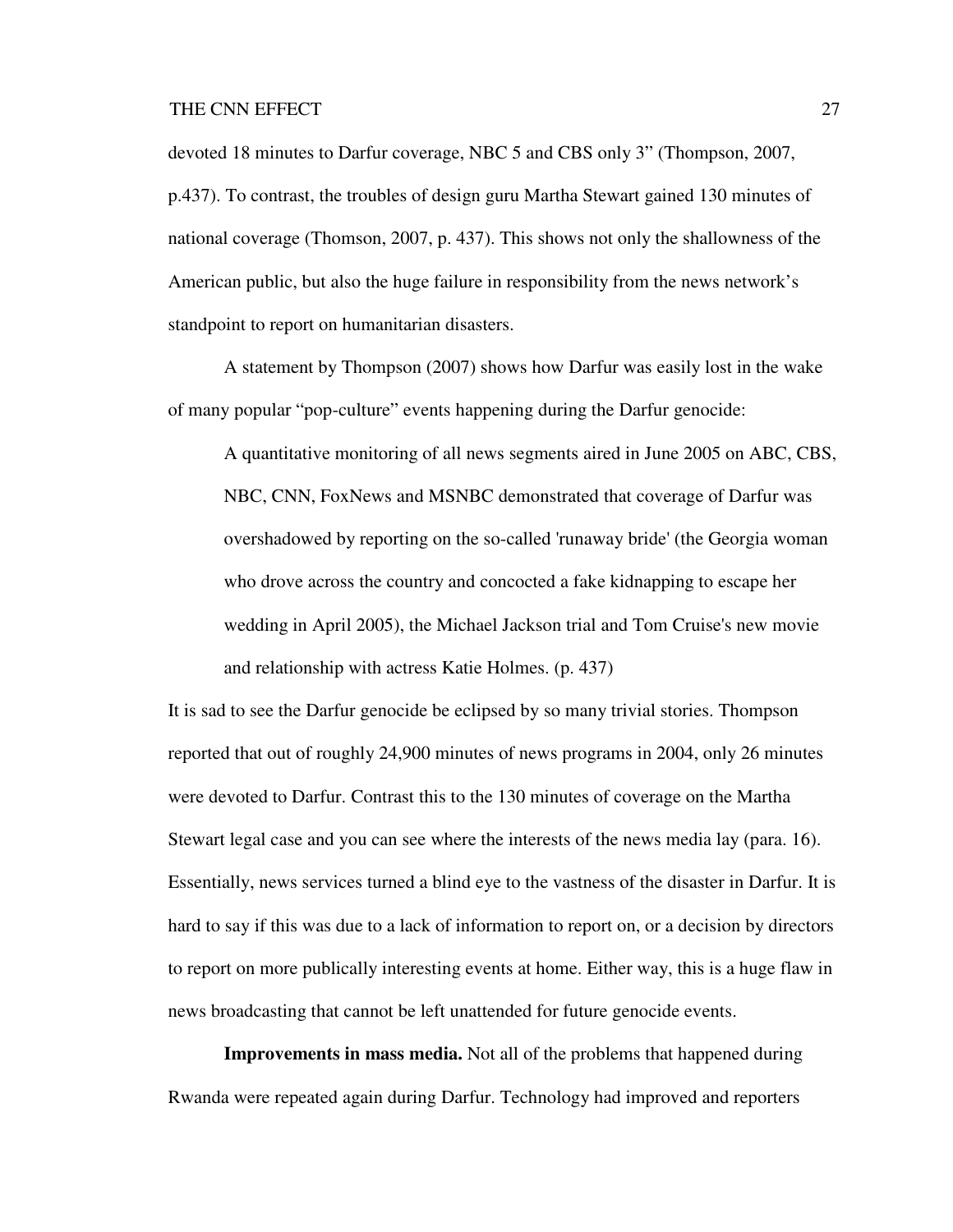were better able to get their stories out of the country. Video games were even made to spread awareness of what was happening in refugee camps during the Darfur genocide. A special Google Earth map of Darfur was created allowing people to get a close look at living conditions in refugee camps. These various ways of raising awareness about the event were not available during Rwanda, and greatly aided in the effort to get people's attention. Celebrities like George Clooney were also instrumental in raising awareness.

In 2006, Clooney addressed the UN Security Council and said if the Sudan government refused to address the situation:

 You will simply need men with shovels and bleached white linen and headstones. In many ways it's unfair, but it is, nevertheless, true that this genocide will be on your watch. How you deal with it will be your legacy, your Rwanda, your

Cambodia, your Auschwitz. (De Waal, 2007, p. 1043)

Clooney's involvement with publicizing the Darfur genocide is entirely commendable, and his work moved many people and political figures into action. It must be pointed out, however, that this was up to three years after the genocide began. We cannot hold Clooney accountable for discovering the genocide and reporting on it to the world when it first began, this responsibility falls into the hands of the news media. Clooney was a great force in making the event known after years of being ignored, but more should have been done on behalf of media to prevent the genocide from reaching the level that it did.

# **The CNN Effect in Rwanda and Darfur**

 Because the CNN Effect has such a broad definition, it can be pointed out that the theory may be perceived as inconsistent. The policy-media interaction model is one of the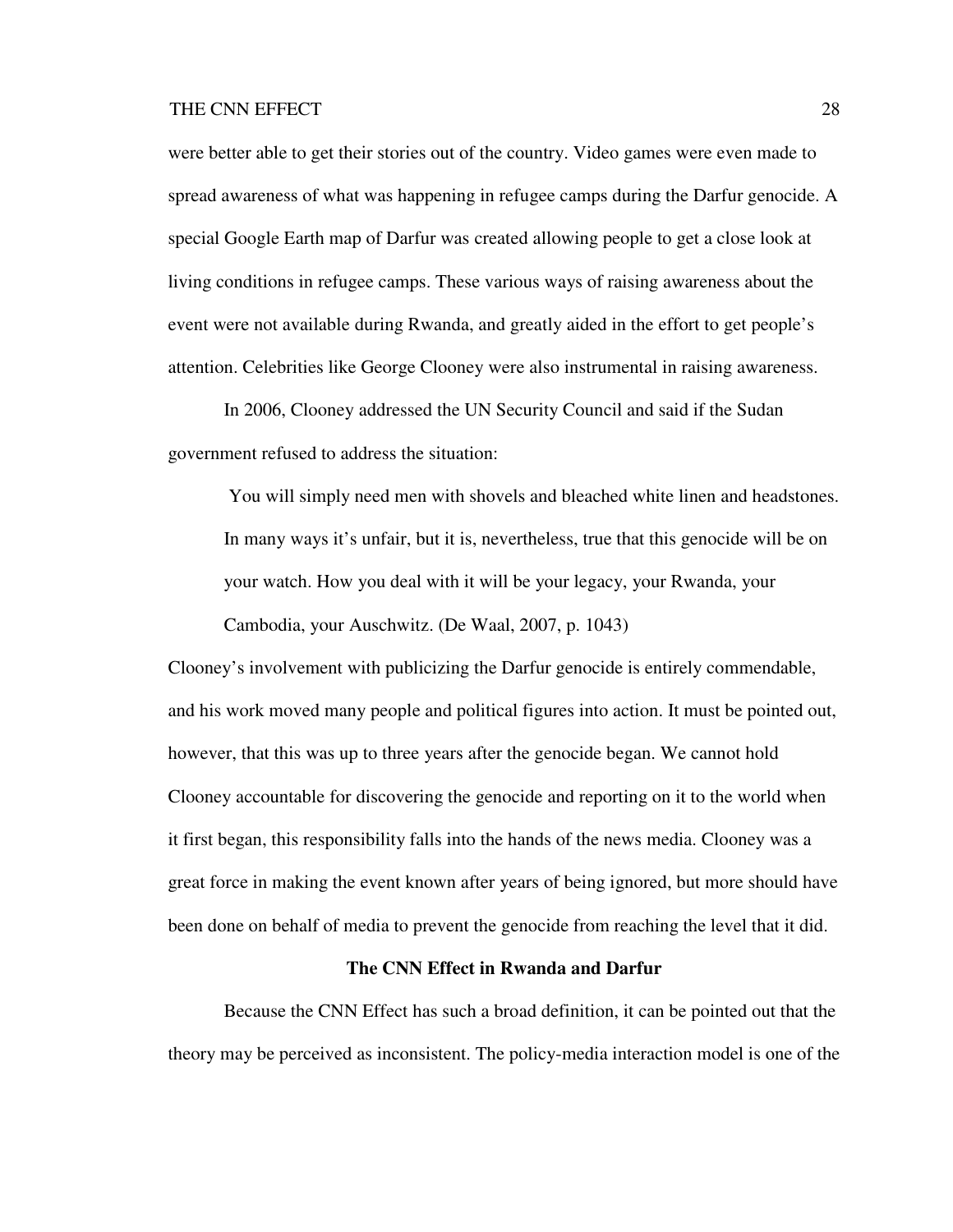best ways to narrow down the theory into a manageable size. A conclusion can now be made about how the CNN Effect worked in Rwanda and Darfur.

 In both of these cases, media attention failed to alert the public of the magnitude of genocide happening in the countries; in fact, the word "genocide" was not even used during the first few months. Because the events were being portrayed as "chaos" or "tribal wars" people did not pay attention because there was no emotional connection to a "small" civil war happening on the other side of the world. The world did not begin to notice the magnitude of the events until the word "genocide" began to be used (Zagorski, 2009). The public quickly found out that one social group of people was quickly being wiped out from existence.

 In Rwanda, the majority of later news reports focused on the refugees and the camps they lived in. U.S. policy was quickly changed to send aid to these people when the public finally took notice. In Darfur, the public began understanding what was really happening when celebrities like George Clooney began informing people of the genocide. Darfur had a stronger media presence in the end stages of the genocide than Rwanda did, but both countries did not receive enough. Many people suffered and died because the events were either not broadcast at all, or were overpowered by stories of other events:

There is a reason why Darfur is called by some journalists and politicians "another Rwanda". After the Second World War, the world said "never again" and the genocide in Rwanda took place. After this genocide, the people again promised themselves "never again" and now after 10 years of tragedy in Rwanda, the same thing happened in Darfur. (Kawczynska, 2009, p. 80)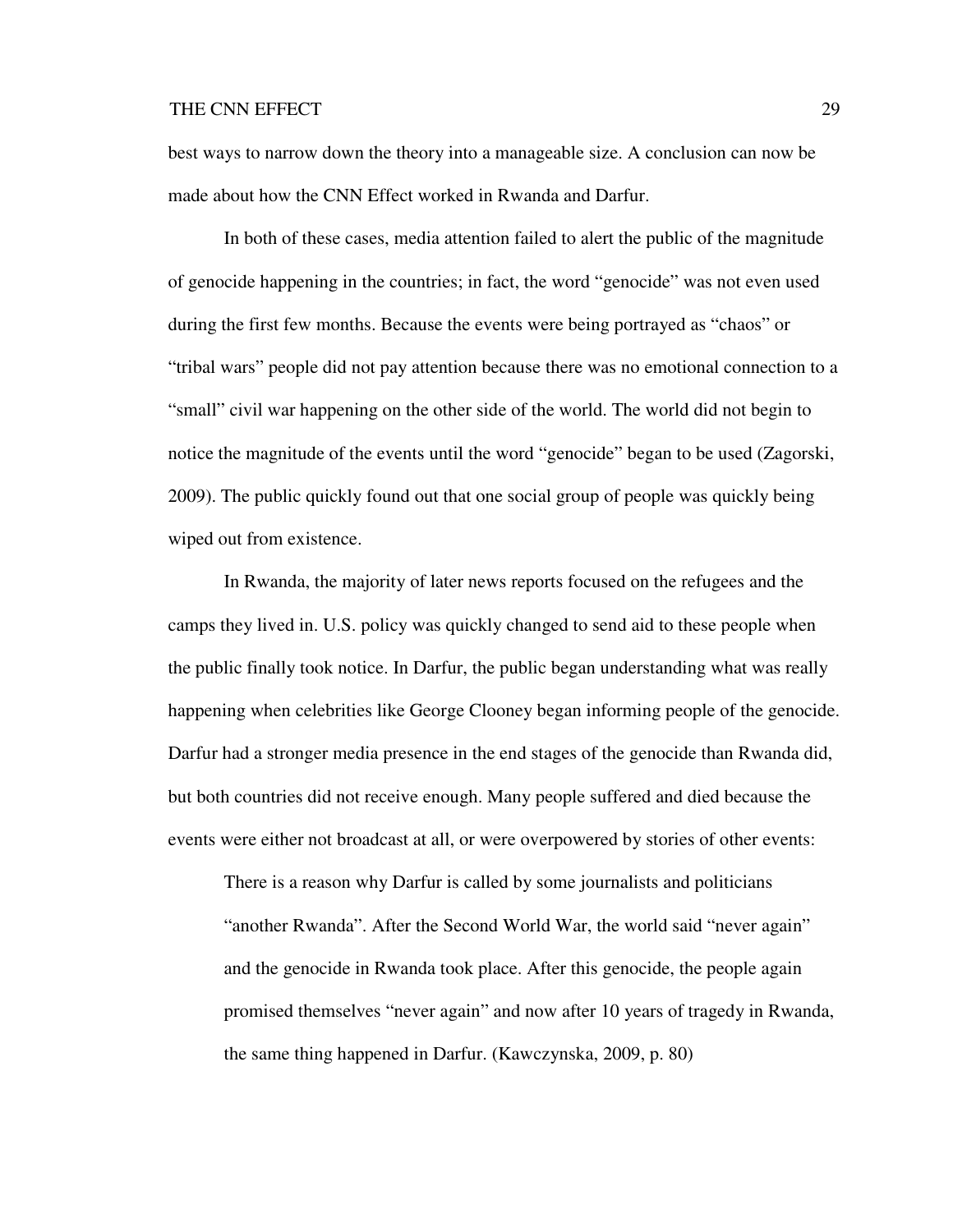If media had broadcast events earlier and harder, it is safe to say that policy makers, who at the time did not have firm-set policies, would have intervened more readily.

 There can be no doubt that media affects people each and every day. Turn on the TV, listen to the radio in the car, read a blog post online, it all influences you either in a positive or in a negative way. Mass media have a huge power over the public; they can form the public into whatever they want. Communist nations use propaganda to brainwash their citizens to believe preposterous things. American advertising uses images of skinny models to tell girls what they need to look like. It is all around us. Because mass media have such great power, it also has a large responsibility.

 When large humanitarian crises happen, such as genocide, the media need to be there and show people what is happening in effort to stop it. There will always be challenges, but we can learn from the past and not repeat the same mistakes. News services need to not be afraid of pushing a popular story out of the radar to cover crisis events. Media are the first line of defense. They should be the first in the country, the first to accurately report what is happening, and to actively push for global aid. If all agencies were willing to do this, there should never be an excuse for letting hundreds of thousands of people be slaughtered. Media have power; when used wisely, they can change the world.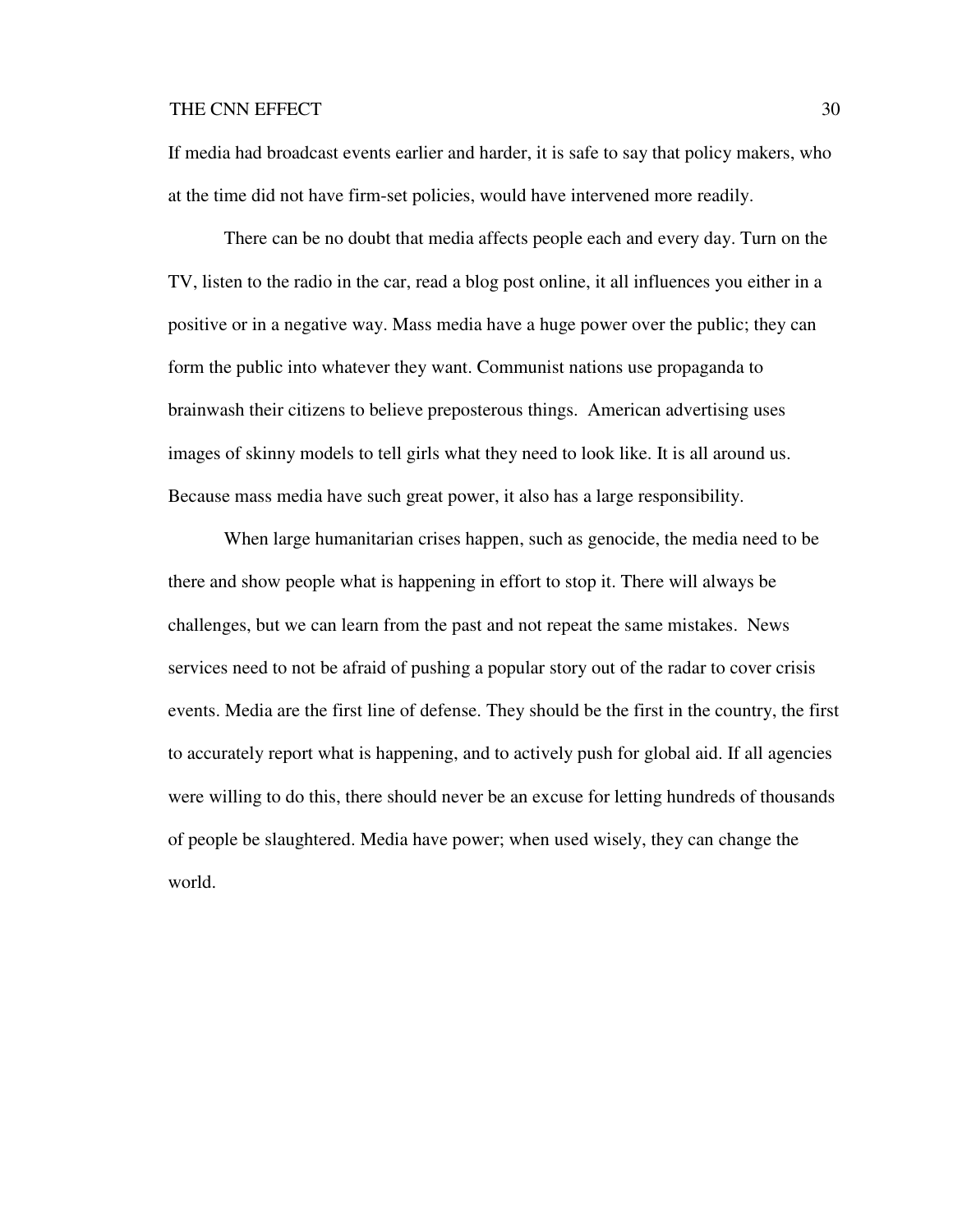### References

- Bacon, K. H. (2004). Hiding death in Darfur. [Abstract]. *Columbia Journalism Review, 43*(3), 9-10.
- Benefo, K. D. (2002, May 6). Mass media effects on AIDS knowledge and sexual behavior in Africa with special reference to Ghana. *International Journal of Sociology and Social Policy*, *22*(4), 77-99.
- Bruter, M. (2009, March 19). Time bomb?: The dynamic effect of news and symbols on the political identity of European citizens. *Comparative Political Studies*, *42*, 1498-1536.
- Bell, M. (2003). The media and Darfur: Sensationalism and irresponsibility. Retrieved from http://www.espac.org/darfur/the-media-and-darfur.asp#1
- Caplan, G. (2007). Rwanda: Walking the road to genocide. In A. Thompson (Ed.), *The media and the Rwanda genocide* (pp. 20-37). Ann Arbor, MI: Pluto Press.
- CBN News. (2008, July 14). *The crisis in Darfur, a timeline.* Retrieved from http://www.cbc.ca/news/background/sudan/darfur.html
- Central Intelligence Agency. (2011) *The World Fact Book: Rwanda*. Retrieved from https://www.cia.gov/library/publications/the-world-factbook/geos/rw.html
- Chaon, A. (2007). Who failed in Rwanda, journalists or the media? In A. Thompson (Ed.), *The media and the Rwanda genocide* (pp. 160-166). Ann Arbor, MI: Pluto Press.
- Costello, K. (2009). *The conceptualization of genocide in the international media: A case study of Darfur.* (Master's thesis). Retrieved from http://digitalcommons.wku.edu/ theses/77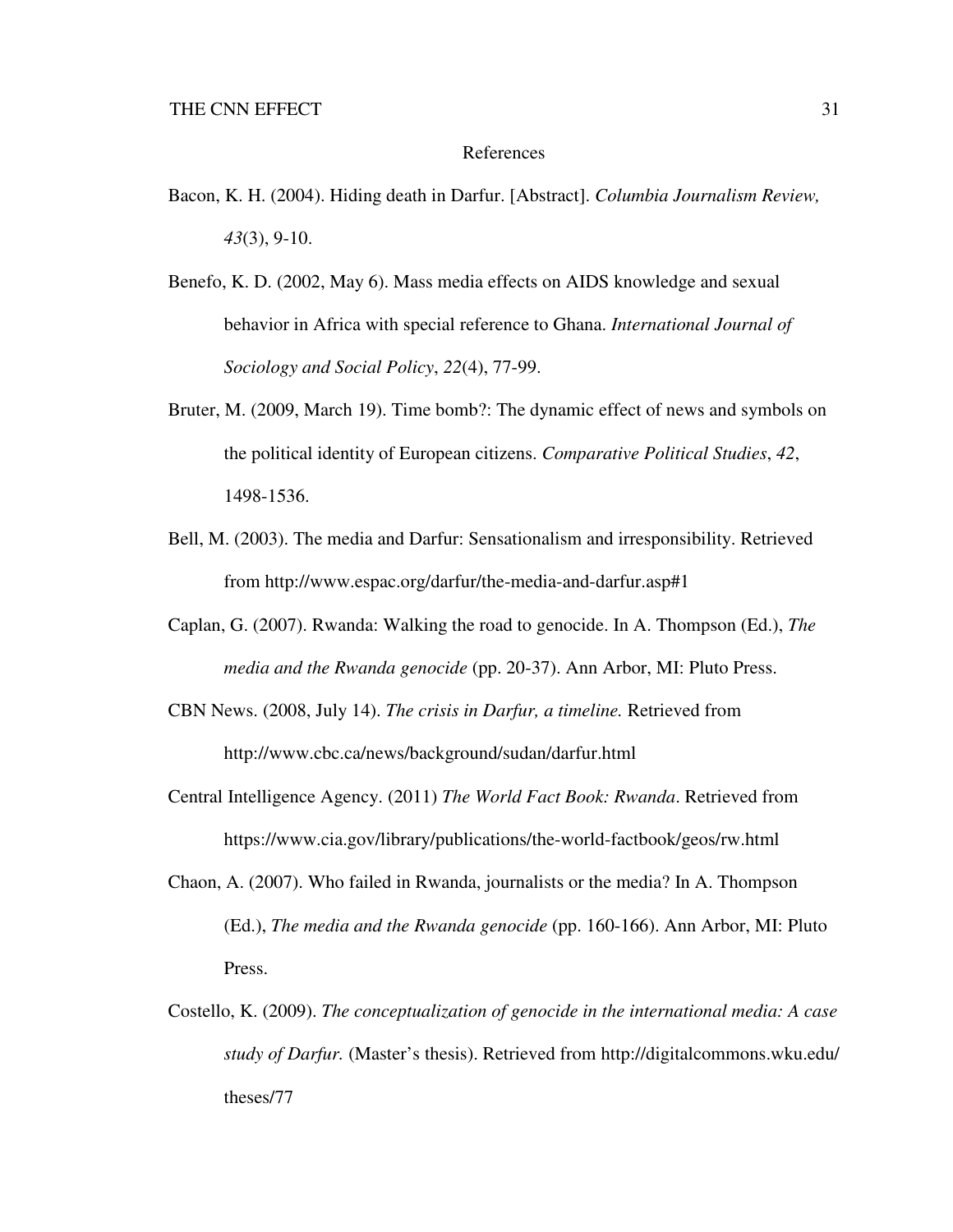- Dallaire, R. (2007). The media dichotomy. In A. Thompson (Ed.), *The media and the Rwanda genocide* (pp. 12-19). Ann Arbor, MI: Pluto Press.
- Dallaire, R. & Beardsley, B. (2005). *Shake hands with the devil: the failure of humanity in Rwanda*. New York: Carroll & Graf.
- Degomme, O. & Guha-Sapir, D. (2010). Patters of mortality rates in Darfur conflict. *The Lancet, 375*(9711), 294-300.
- Des Forges, A. (1999). *"Leave none to tell the story": Genocide in Rwanda.* Human Rights Watch (Organization). Retrieved from http://www.hrw.org/legacy/reports/ 1999/rwanda/index.htm#TopOfPage
- Destexhe, A., Keane, Fergal. (2011). *Valentina's nightmare: A historical chronology.* Retrieved from http://www.pbs.org/wgbh/pages/frontline/shows/ rwanda/etc/cron.html
- De Waal, A. (2007). Darfur and the failure of the responsibility to protect. *International Affairs, 83*(6), 1039-1054.
- Dowden, R. (2007). The media's failure: A reflection on the Rwanda genocide. In A. Thompson (Ed.), *The media and the Rwanda genocide* (pp. 248-255). Ann Arbor, MI: Pluto Press.
- Doyle, M. (2007). Reporting the genocide. In A. Thompson (Ed.), *The media and the Rwanda genocide* (pp. 145-159). Ann Arbor, MI: Pluto Press.
- Fog, A. (1999). *Mass media*. Retrieved February 21, 2010, fromhttp://www.agner.org/ cultsel/chapt9/
- Freedman, P (Producer) & (Director), (2007). Sand and sorrow [Motion Picture]. (Available from HBO.com)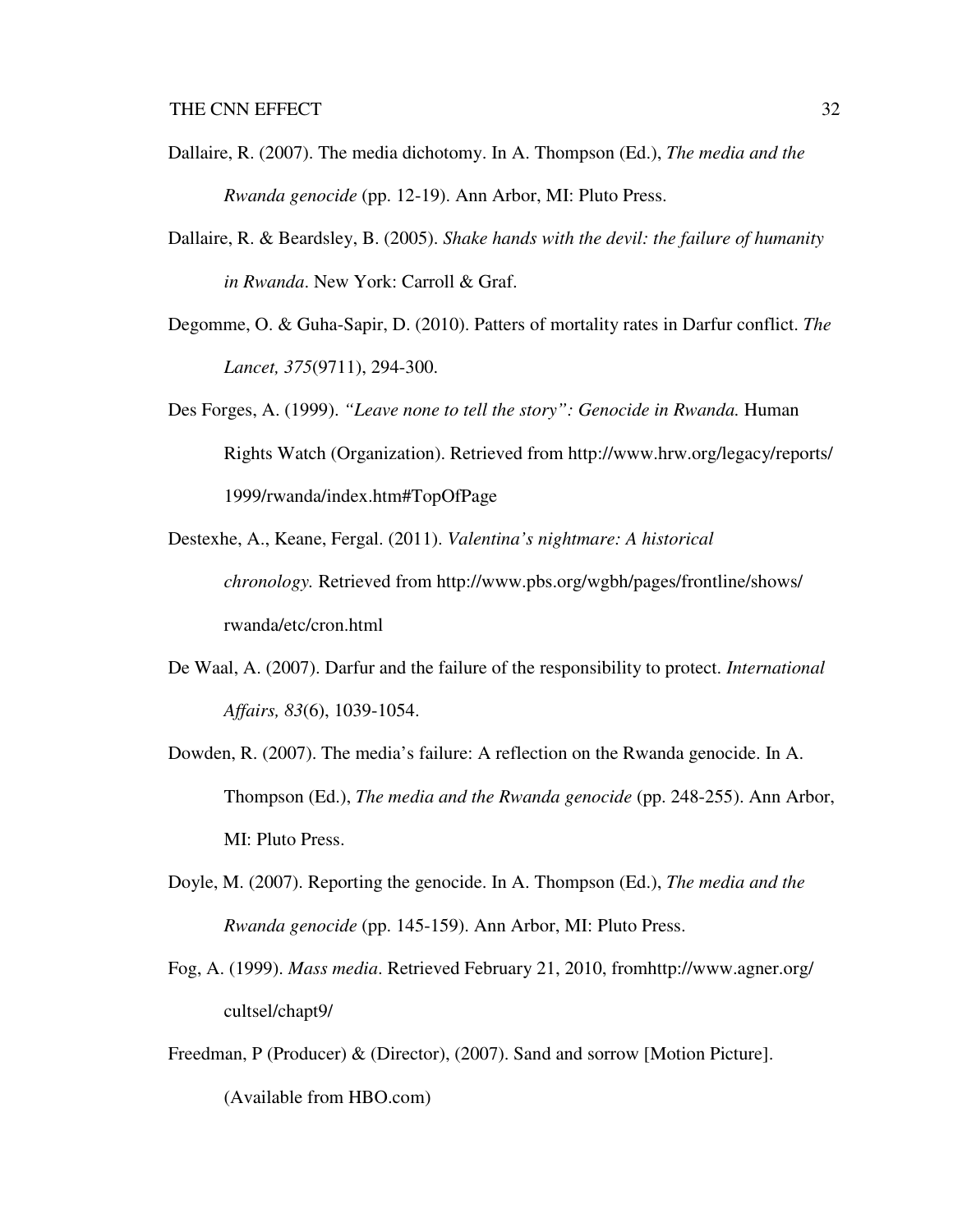- Gendercide Watch: Rwanda. (n.d.). *Gendercide watch main page*. Retrieved April 7, 2011, from http://www.gendercide.org/case\_rwanda.html
- Gilboa, E. (2005). The CNN effect: The search for a communication theory of international relations. *Political Communication, 22*, 27-44.
- Giles, T. (2007). Media failure over Rwanda's genocide. In A. Thompson (Ed.), *The media and the Rwanda genocide* (pp. 235-237). Ann Arbor, MI: Pluto Press.
- Gowing, N. (1994). Real time television coverage of armed conflicts and diplomatic crises: Does it pressure or distort foreign policy decision. *President and Fellows of Harvard College.*
- Gustafson, M. (2009, August 19). The 'genocide' in Darfur isn't what it seems. *The Christian Science Monitor.* Retrieved from http://www.csmonitor.com/ Commentary/Opinion/2009/0819/p09s02-coop.html
- Haeri, M. (2008). Saving Darfur: Does advocacy help or hinder conflict resolution? *The Fletcher Journal of Human Security, 23*, 33-46.
- Hoile, D. (2009). Darfur the road to peace. *European-Sudanese Public Affairs Council.* Retrieved from http://sudanviews.net/index.php?option=com\_content&task= view&id=624&Itemid=2
- Hughes, N. (2007). Exhibit 467: Genocide through a camera lense. In A. Thompson (Ed.), *The media and the Rwanda genocide* (pp. 231-234). Ann Arbor, MI: Pluto Press.
- Jakobsen, P. V. (2000). Focus on the CNN effect misses the point: The real media impact on conflict management is invisible and indirect. *Journal of Peace Research*, *27*(2), 131-143.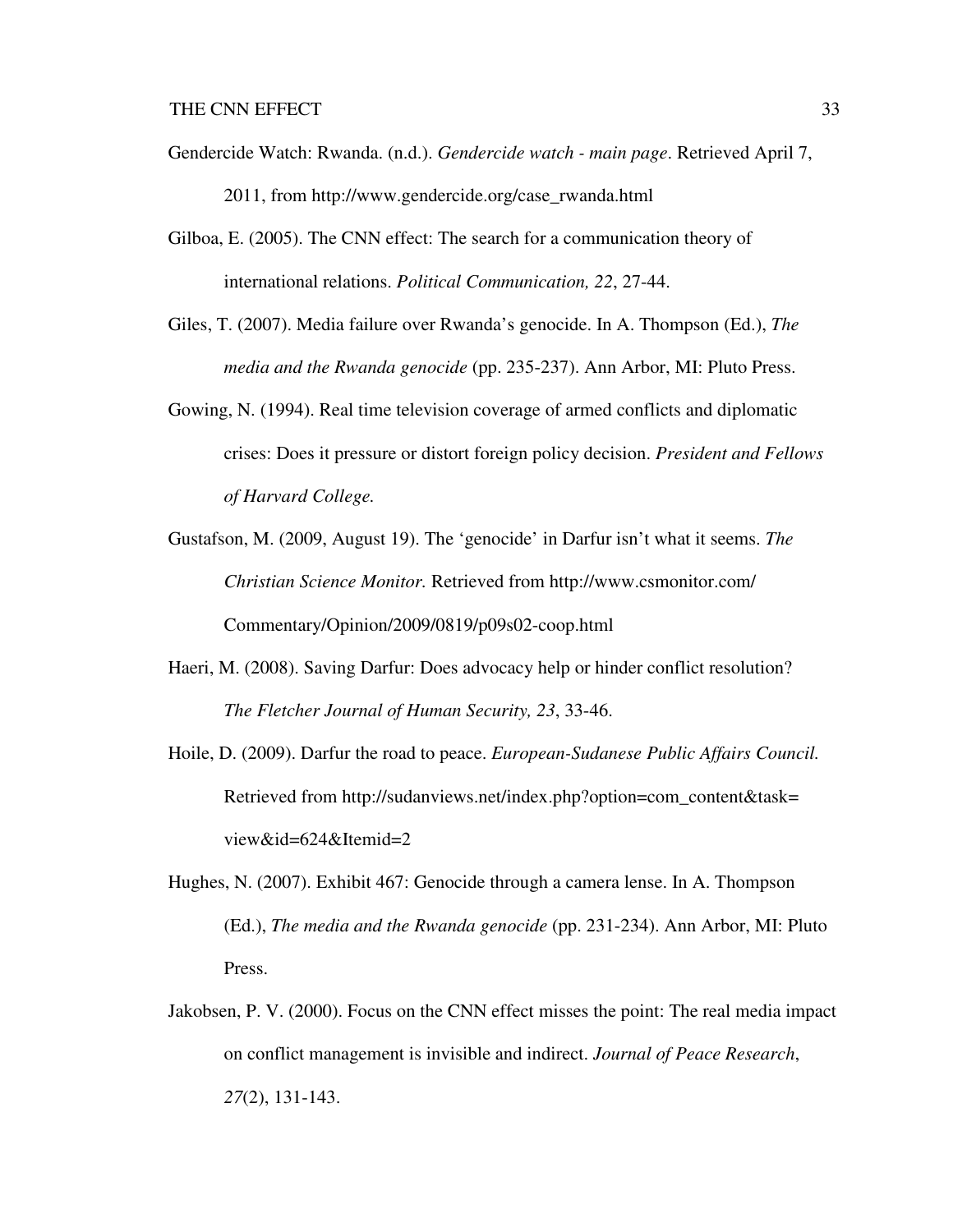- Kagame, P. (2005, September 14). *Speech by his Excellency, President Paul Kagame, at the high-level plenary meeting of the 60<sup>th</sup> session of the general assembly of the United Nations.* Speech presented at United Nations, New York, NY.
- Kamilindi, T. (2007). Journalism in a time of hate media. In A. Thompson (Ed.), *The media and the Rwanda genocide* (pp. 136-142). Ann Arbor, MI: Pluto Press.
- Kawczynska, E. (2009, September). The role of the media in conflict: Rwanda and Darfur media coverage.
- Mitchell, Andy. (2008, July 1). *Heart of Darfur: Guide to factions and forces*. Retrieved from http://www.pbs.org/wnet/wideangle/episodes/heart-of darfur/guide-to-factions-and-forces/299/#gos
- Mitchell, Andy. (2008, July 1). *Heart of Darfur: History of Sudan.* Retrieved from http://www.pbs.org/wnet/wideangle/episodes/heart-of-darfur/history-of sudan/582/
- Natsios, A. S. (2008, May/June). Beyond Darfur. *Foreign Affairs*, 87(3), 77-93. Retrieved February 23, 2010, from EBSCO Host database.
- Parks, L. (2009, March 17). Digging into Google Earth: An analysis of "crisis in Darfur". *Geoforum, 40*, 535-545.
- Price, M. E. (2009). End of television and foreign policy. *The ANNALS of the American Academy of Political and Social Science, 625*, 196-204.
- Prunier, G. (2005). *Darfur: The ambiguous genocide*. Ithaca, NY: Cornell University Press.
- Prunier, G. (2006). The politics of death in Darfur. *Current History*, *15*(691), 136-143.
- Robinson, P. (1999). The CNN effect: Can the news media drive foreign policy? *Review*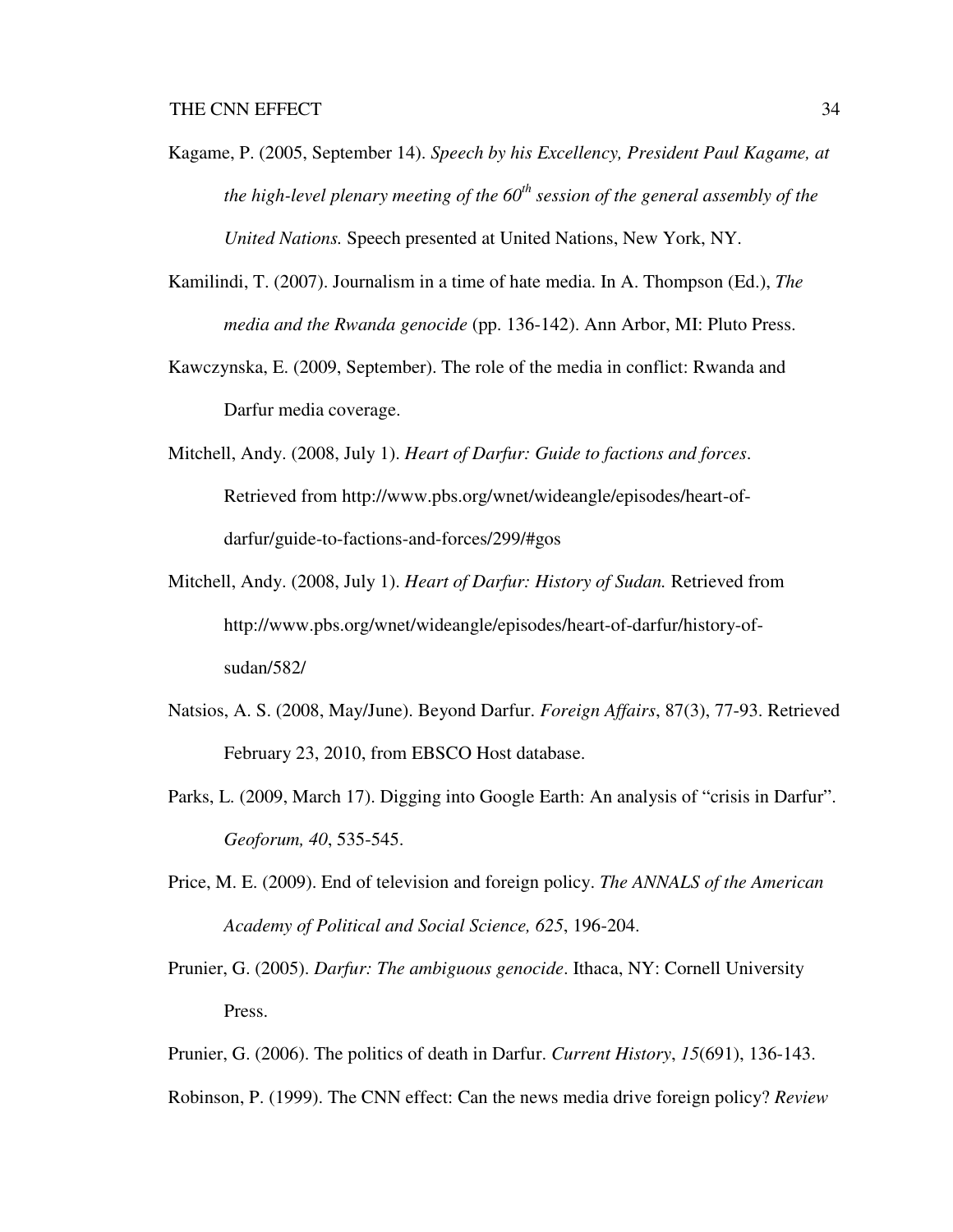*of International Studies*, *25*, 301-309.

- Robinson, P. (2002). *The CNN effect: the myth of news, foreign policy, and intervention*. London: Routledge.
- Ronning, H. (2009). The politics of corruption and media in Africa. *Journal of African Media Studies, 1*(1), 155-171.
- Save Darfur. (2011). *Darfur Primer.* Retrieved from http://www.savedarfur.org/pages/ primer
- Scott, B. T., Escudero, C. & Litvak, A. (2007). Media, memory, and forgiveness: Case studies in South Africa and Argentina's conflict resolution processes. *Journal of Dispute Resolution, 1,* 205-210.
- Srivastava, S. (2009, May 20). The role of media in foreign policy: A decision-making. *AMSAR Conference.*
- Straus, S. (2005). Darfur and the genocide debate. *Forign Affairs, 84*(1), 123-133.
- Stromberg, D. (2007). Natural disasters, economic development, and humanitarian aid. *Journal of Economic Perspectives*, *21*(3), 199-222.
- Talor, N. , Cohen, J. , Tsfati, Y. and Gunther, A. C. , 2009-05-21. Testing causal direction in the influence of presumed media influence. *Paper presented at the annual meeting of the International Communication Association, Marriott, Chicago, IL Online* [PDF]. Retrieved from http://www.allacademic.com/meta/ p297415\_index.html
- Thompson, A. (2007). The responsibility to report: A new journalistic paradigm. In A. Thompson (Ed.), *The media and the Rwanda genocide* (pp. 433-445). Ann Arbor, MI: Pluto Press.